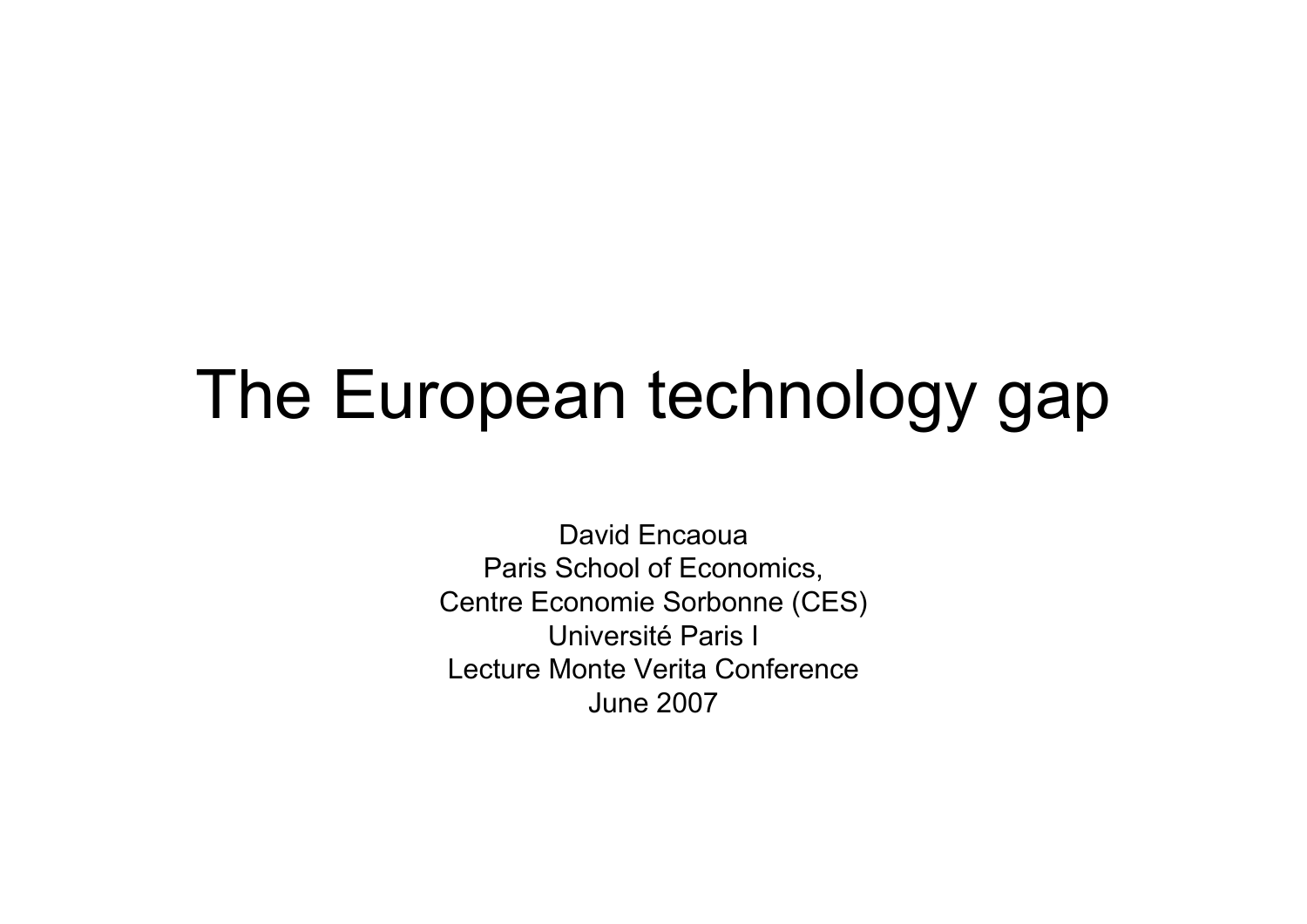Why does the technology gap pose an important question?

- Economic welfare, measured at first glance by per capita GNP, depends on 2 components
	- –Labor productivity
	- –Rate of employment
- In the last 10 years, Europe has been behind the US with respect to both components. In addition, improvement in one component has been made at the expense of the other, in contrast with the US experience of complementary components.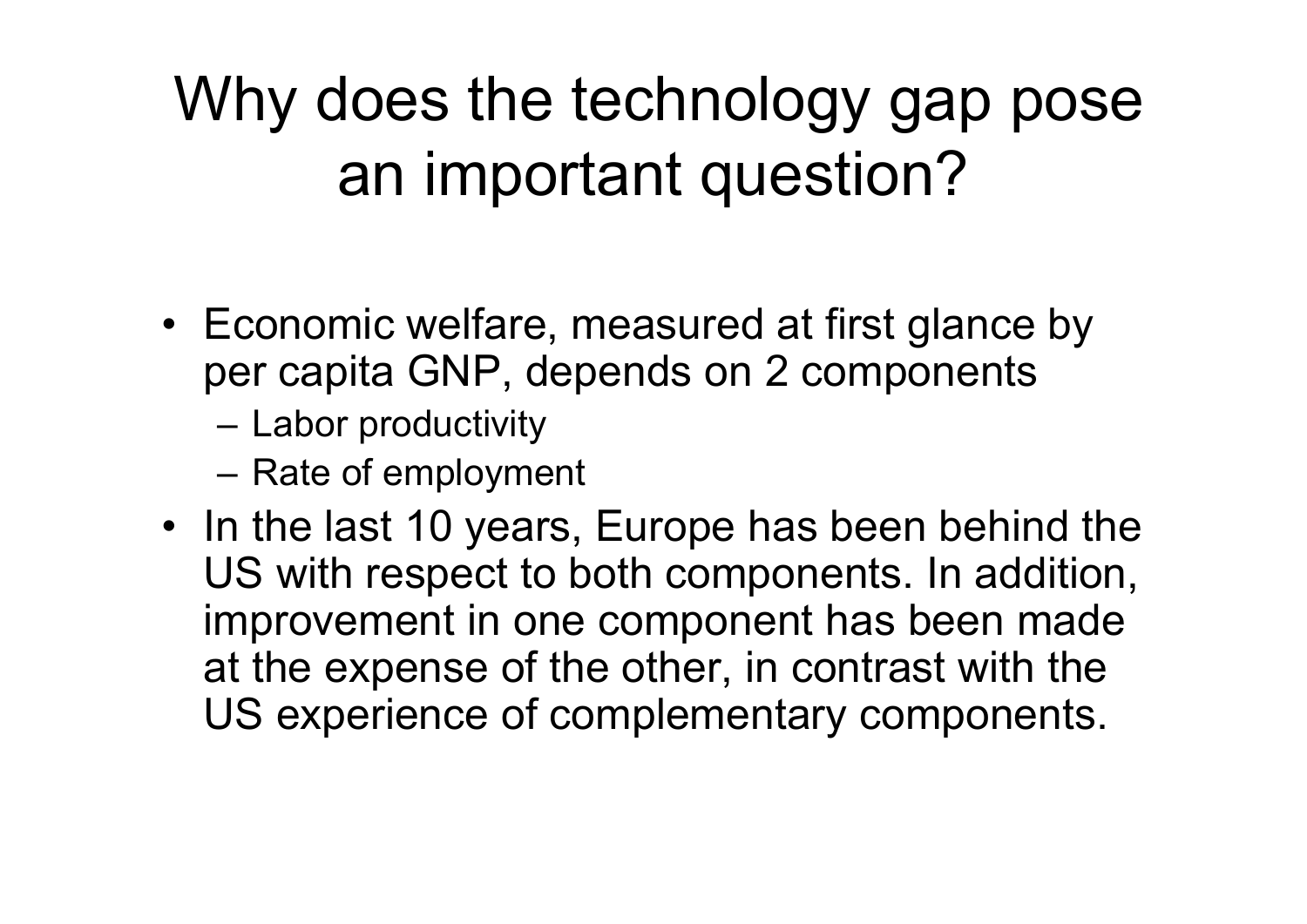## Overall assessment of the technology gap

- Average labor productivity growth (LPG = rate of growth of GNP per worker) in the last ten years (1996-2005):
	- 1.4% in the EU25 versus 2.1% in the US
	- technological gap increased by an average 0.7% per year
- In 2005, labor productivity level is \$62,500 in the EU25 and \$ 87,500 in the US
	- 29% less in EU25
- In 2005, the hourly labor productivity (in US \$) and the rate of employment (%) are respectively:
	- (40 \$, 63%) in the EU25
	- (48 \$, 72%) in the US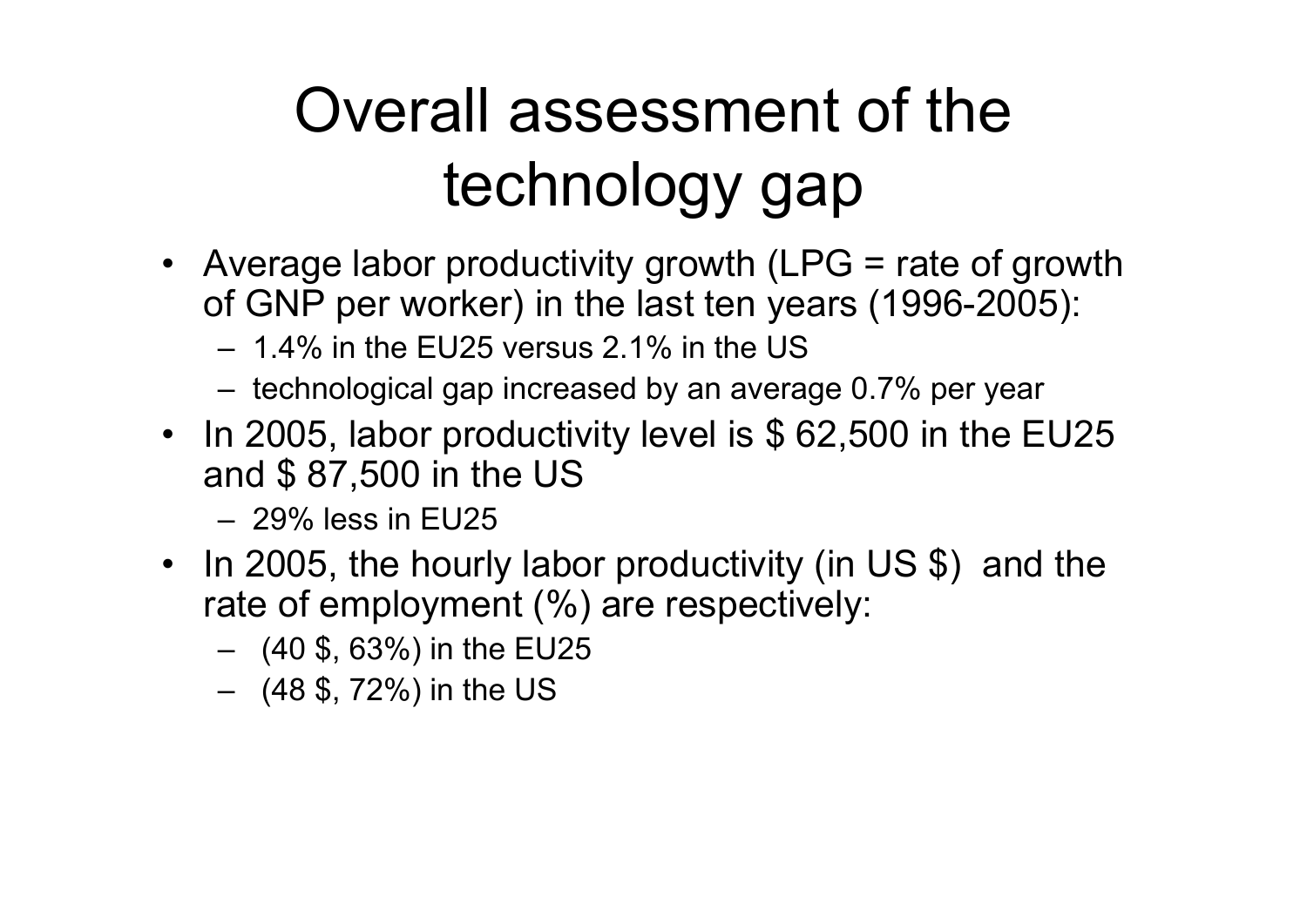# Heterogeneity among EU countries

- *1*. *Low labor productivity and low employment rate :* Central and Eastern European countries + Greece
- *2. Low labor productivity and high employment rate :* Slovenia, Cyprus, Estonia, Portugal
- *3. High labor productivity and low employment rate :* France, Germany, Belgium, Luxemburg, Euro zone
- *4. High labor productivity and high employment rate :* Scandinavian and Anglo-Saxon countries (Denmark, Sweden, Finland, UK, Ireland, Austria, Netherlands)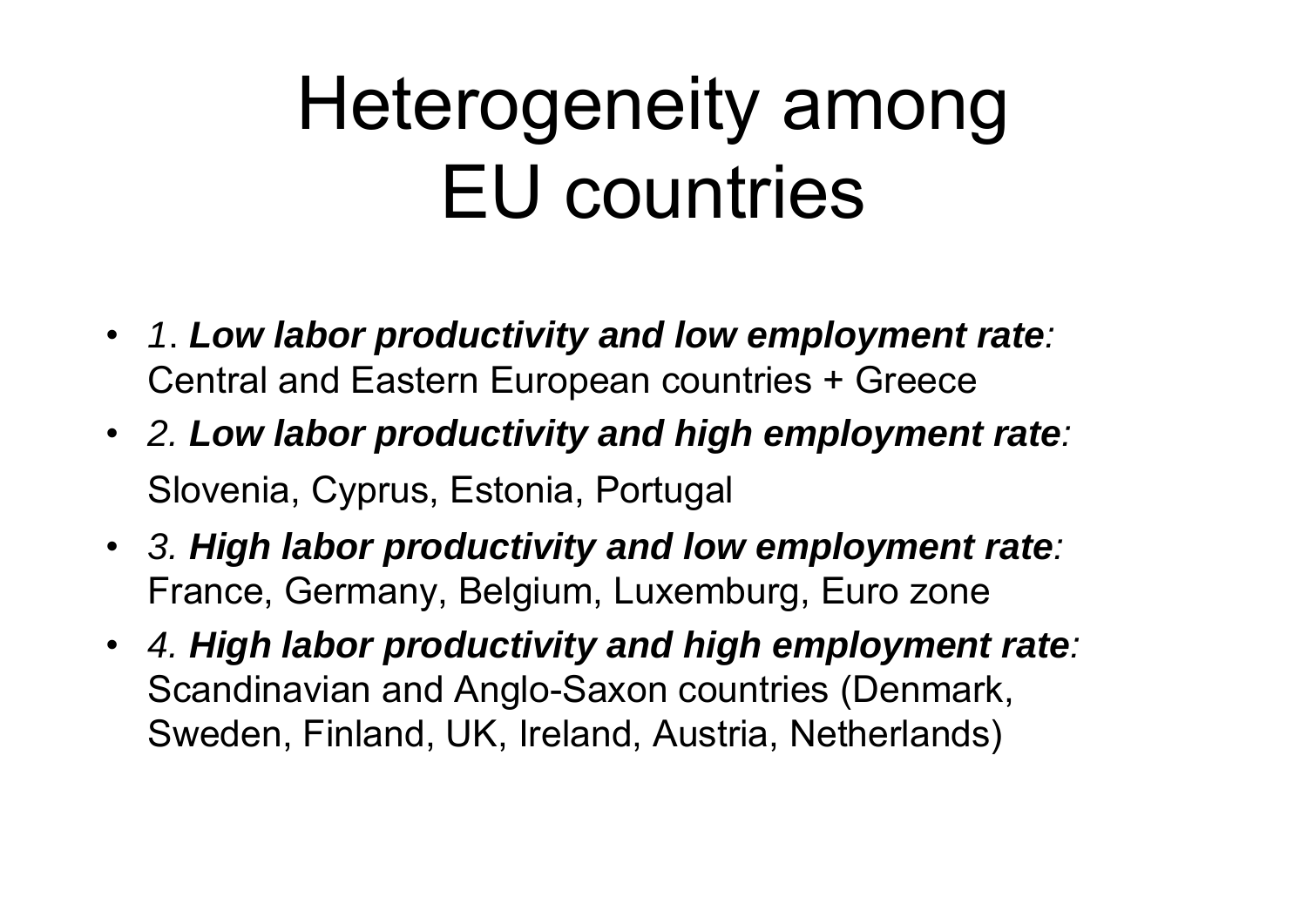#### Dynamics of LPG: Downward shift since 1995

• *Long-run decomposition in two phases* (Gordon, 2004) Phase 1: Long period of technological catch-up since World War II until the mid 1990's

Phase 2: Downward shift since 1995: the productivity gap between Europe and the US widens from this date. Why?

• Main explanation from endogenous growth theory (Aghion and Howitt, 2005, Lecture at the 20th Annual Congress of the E.E.A.):

While the structural conditions necessary for catch-up were present in the 1st phase, those needed for creation, innovation and leadership in a knowledgebased economy, were absent in Europe while worked to a significant effect in the US.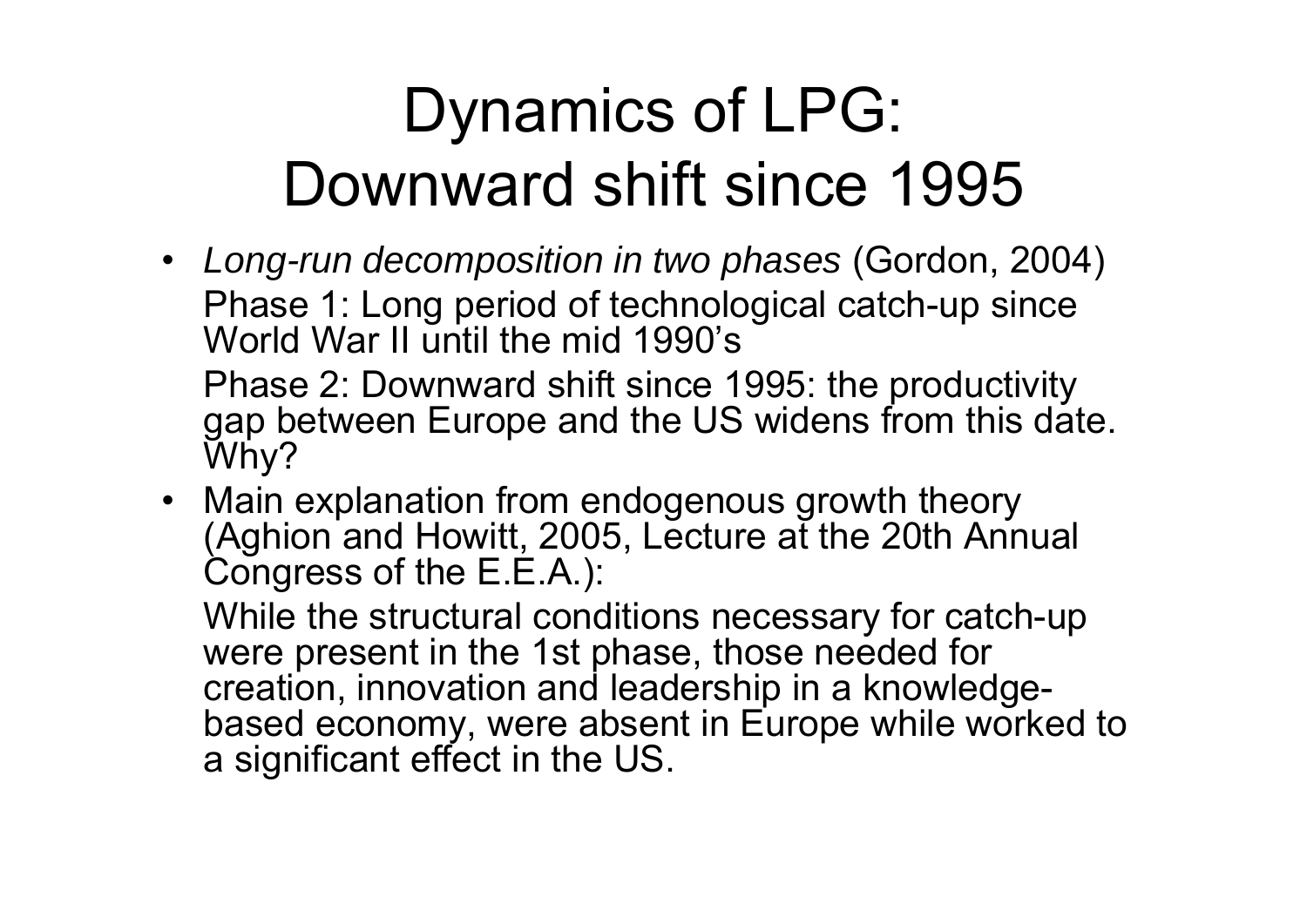# Objectives of this lecture

- • 1. Refine the diagnosis of the technological gap in Europe by using disaggregated and microeconomic evidence
- • 2. What economic policy implications from the microeconomic evidence? Two views.
- 3. Can the failure of the first Lisbon agenda (2000) be corrected by the followup Lisbon procedure (2005)?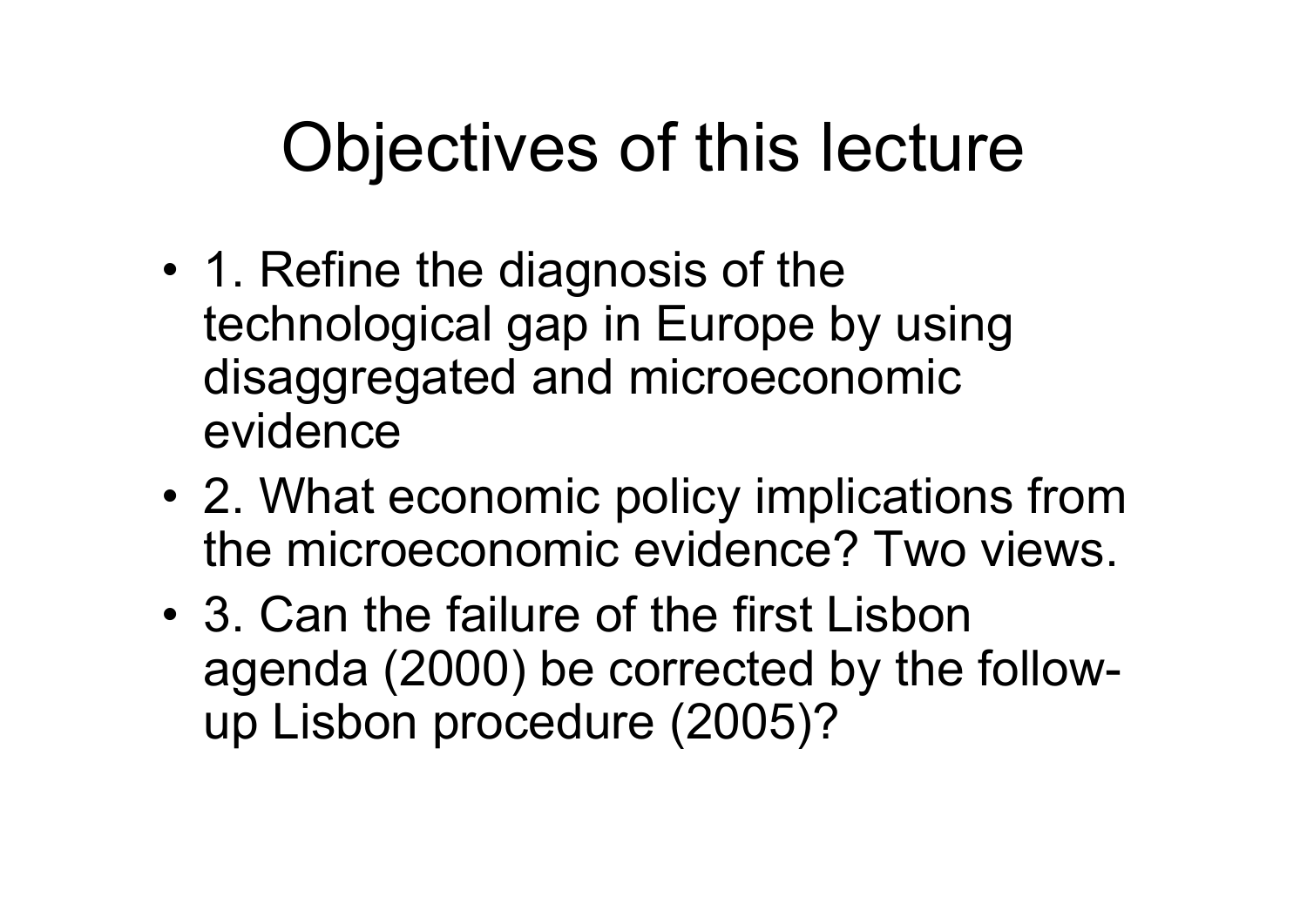# Organization of the lecture

#### • **1. Disaggregated and microeconomic evidence**

- 1.1 *Sector level evidence*
	- ICT taxonomy
	- **Innovation taxonomy**
- 1.2 *Firm level evidence*
	- Firm demographics
	- **•** industry dynamics

#### • **2. Policy implications: Two views**

- 2.1 *Industrial policy to strengthen European firms*
- 2.2 *Structural policies to strengthen the creative destruction process in Europe*
- **3. Policy constraints**
	- 3.1 *Complementary structural reforms*
	- 3.2 *Implementation level*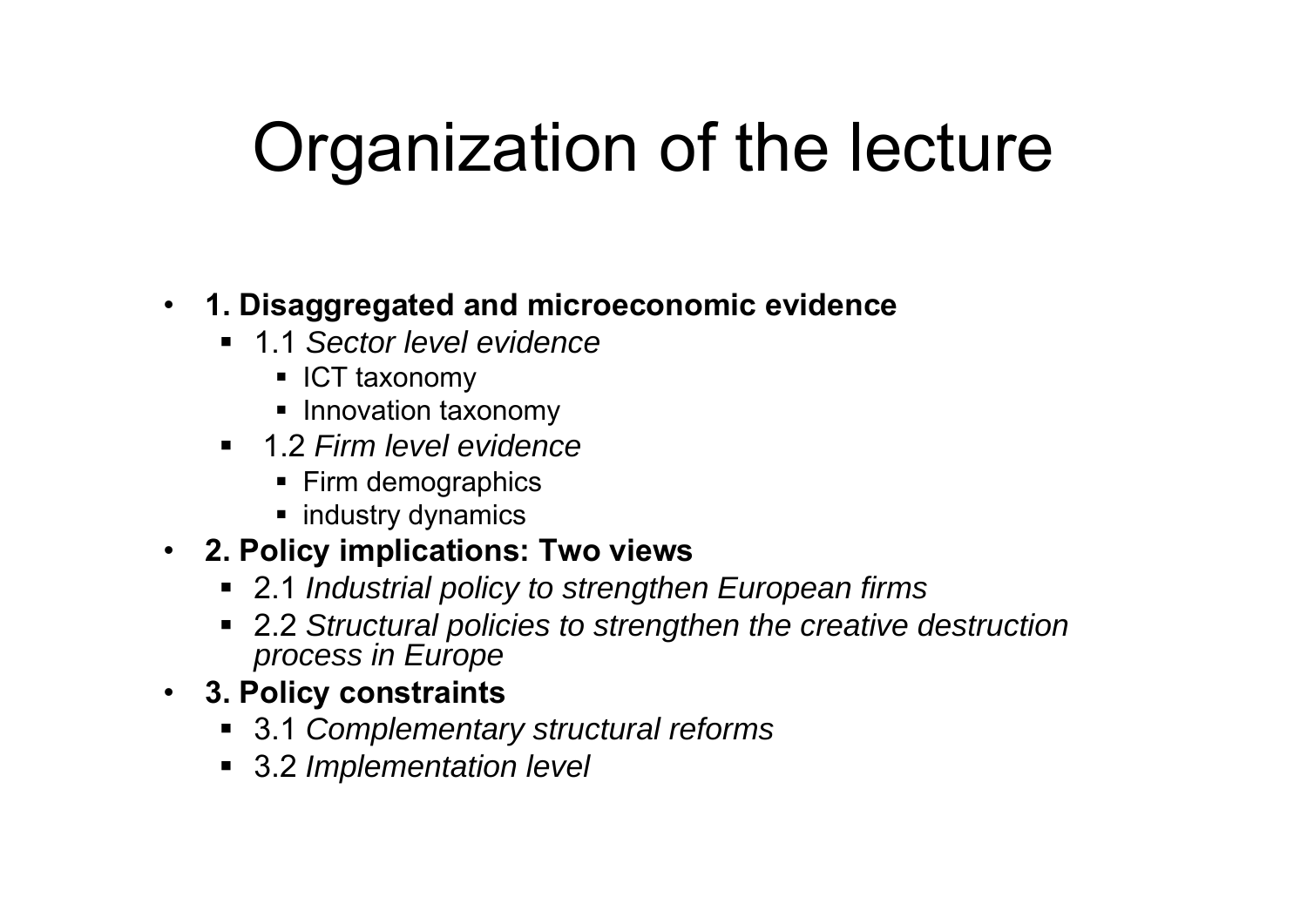#### 1.1 **Sectoral evidence: Two taxonomies**

- **Sectoral location of the European technology gap and its dynamics**
- Comparison of the labor productivity growth in the US and the EU15 in 56 sectors (manufacturing and services) covering the total aggregate economy of each EU country over 1979-2001
- Sectoral regroupments according to two taxonomies (ICT and Innovation)  $\rightarrow$  allow identification of the main European weaknesses
- Results from O'Mahonny and van Ark, 2003: *EU productivity and competitiveness*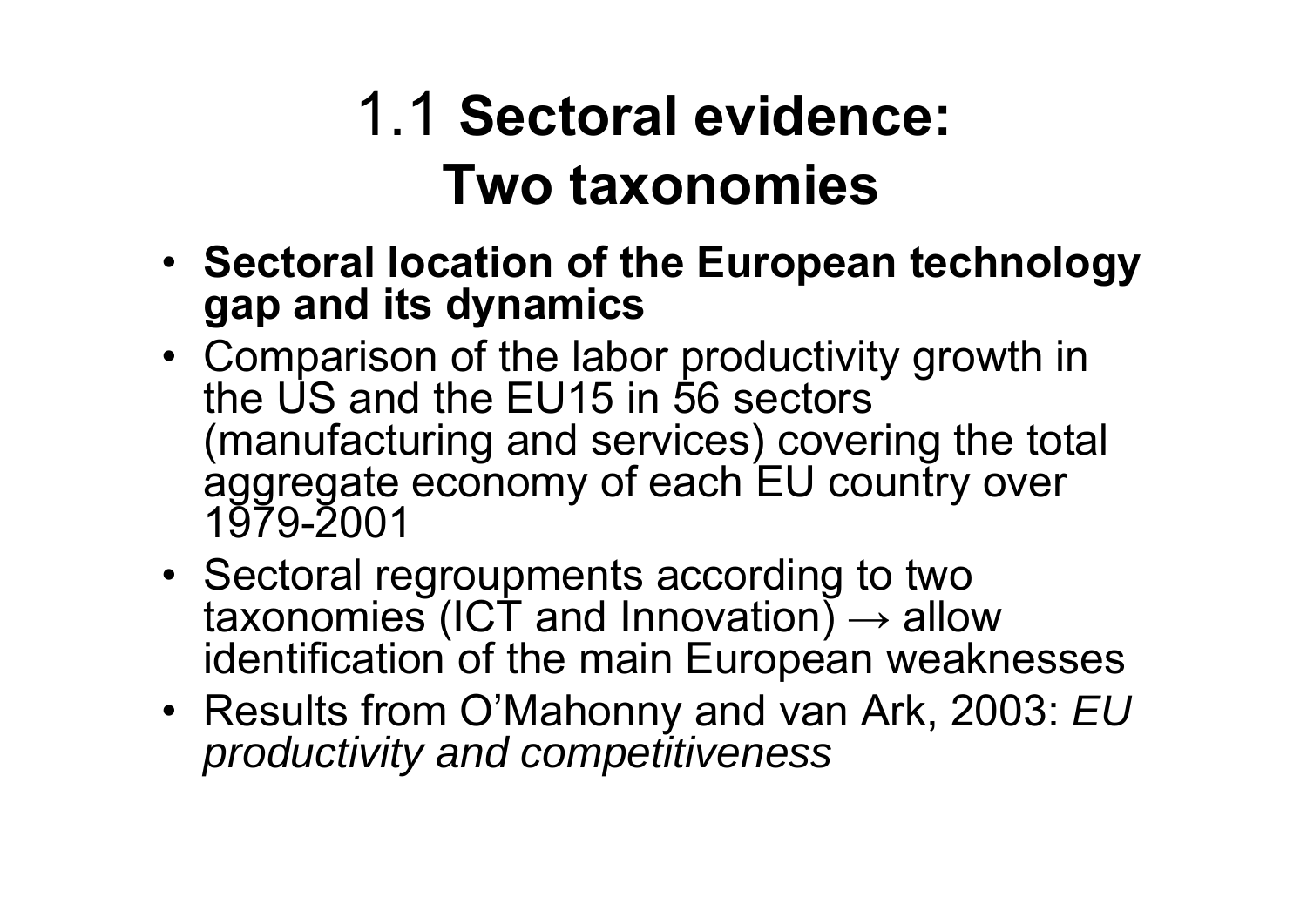#### **First taxonomy: Information and Communication Technology** (ICT)

- Sectors grouped according to whether they *produce (*or not) ICT goods and services and whether they *intensively use* (or not) ICT goods and services. The share of ICT capital in total capital is used to measure the intensity of ICT use.
- Three categories in Manufacturing and in Services:
	- **ICT** producing sectors (produce directly ICT goods & services)
	- ٠ Intensive ICT using sectors (intensity according to the share of ICT capital distribution with the median as the cut-off)
	- **Non ICT producers & Non intensive ICT users sectors**
- Observations on the locus of the technology gap, measured by Labor Productivity Growth (LPG) Table 1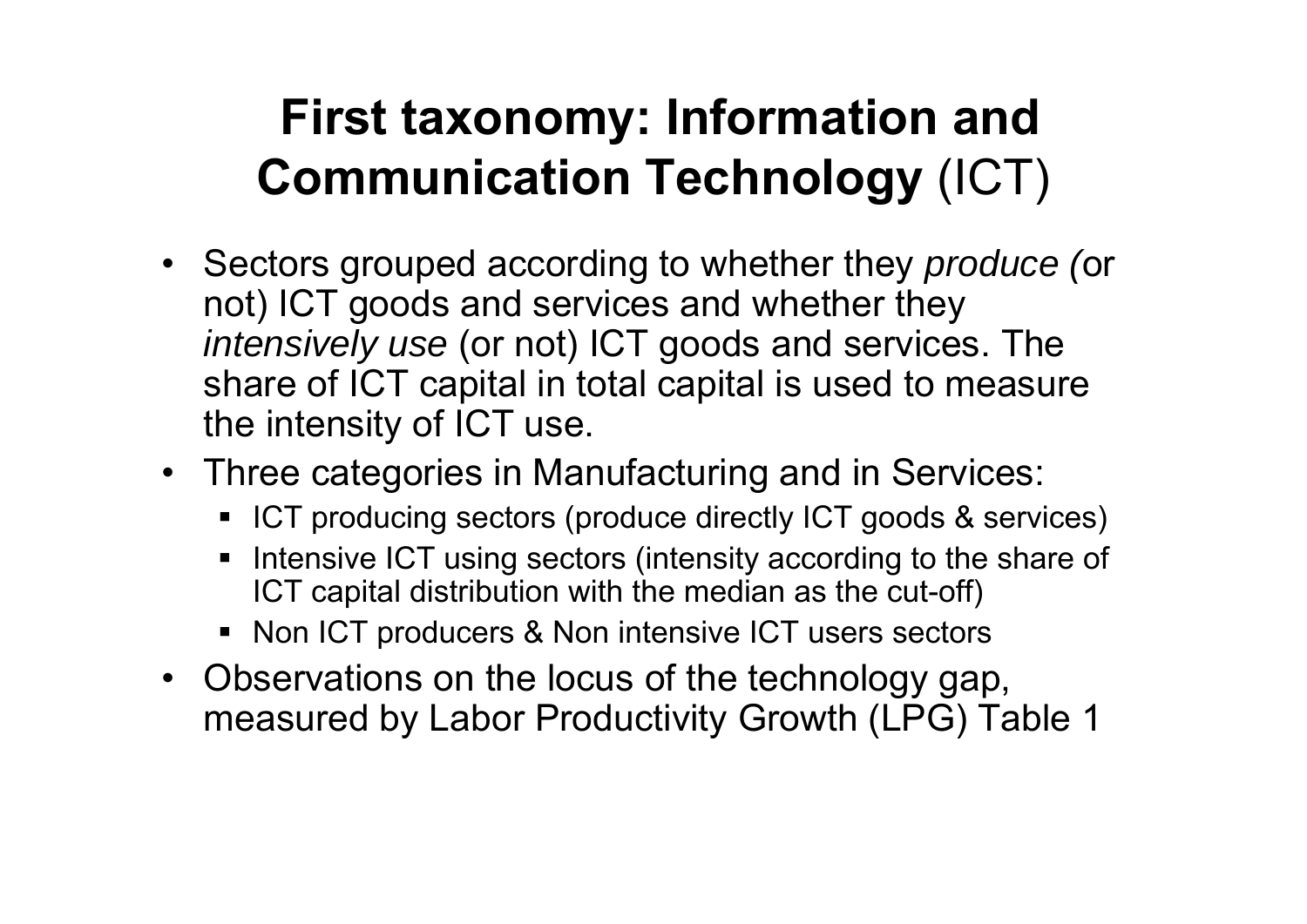#### ICT producing sectors (goods & services)

- $\bullet$  *1a.* **LPG is the highest in the group of** *ICT producing goods,* **both in the EU15 and the US, but initial American leadership and recent growth acceleration in the US lets Europe very far from the productivity frontier** (11.9% EU vs. 23.7% US).
- $\bullet$  In addition, the US obtain a higher share of aggregate value added in this group than the EU15 (2.7% versus 1.3%)
- $\bullet$  Group of high-tech industries (*office equipment, electronic valves and tubes, insulated wire, telecommunication equipment, radio and TV receivers, scientific instruments*).
- $\bullet$  The cross country dispersion of productivity levels increased after the positive global productivity shock induced by ICT in the mid 1990's  $\rightarrow$ nonuniform obstacles to innovation and diffusion across member countries
- $\bullet$  *1b.* In contrast*,* **higher LPG in Europe** (5.9% EU vs. 1.8% US) in the group of *ICT producing services*, that includes communications, computer and related activities (software). Note that this European advantage occurs despite the absence of software patent protection in Europe.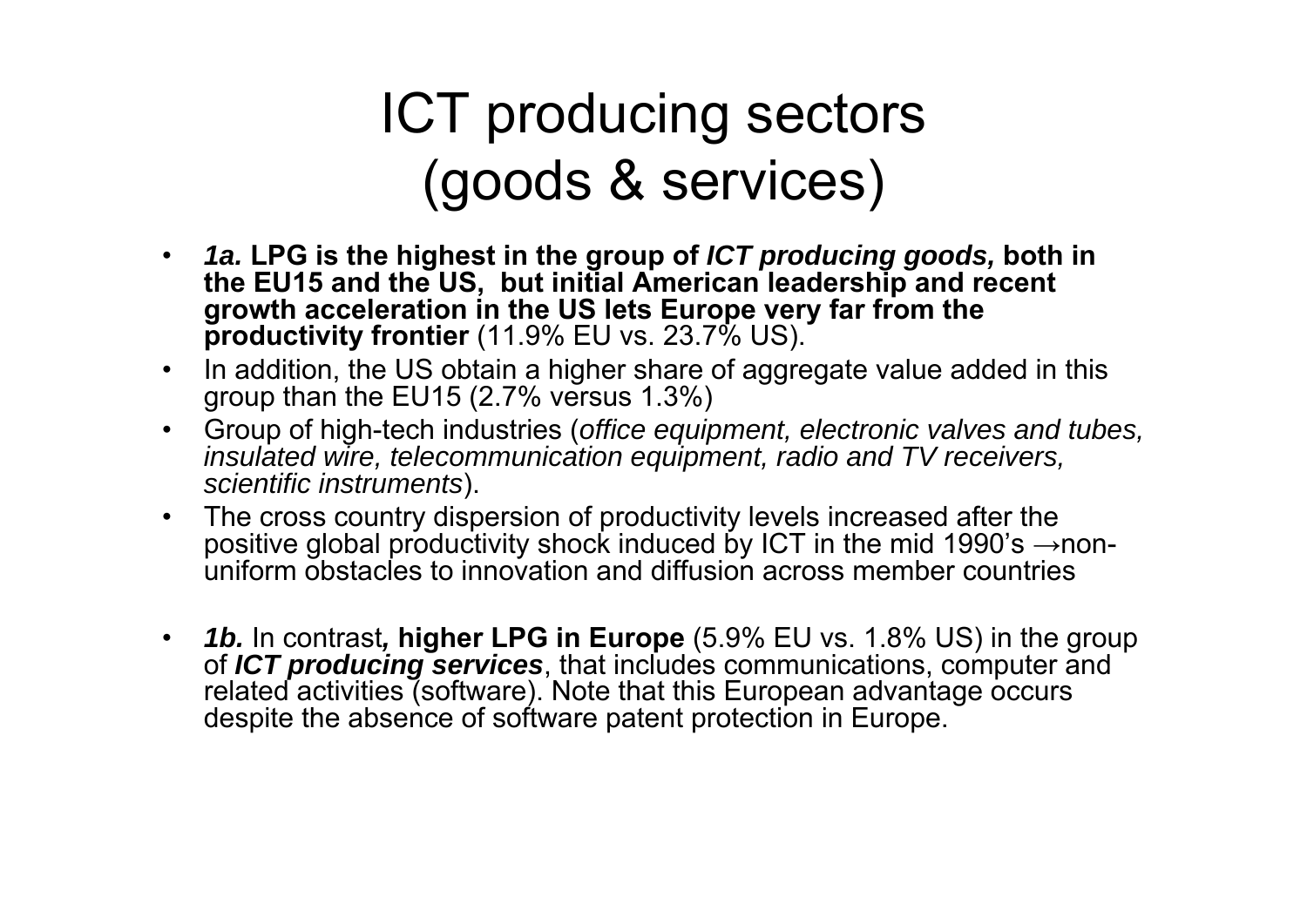#### Intensive ICT services users

- **2. Impressive LPG acceleration in the US** (5.3% per year since 1995) **in the** *ICT services users,* **not matched by the EU15** (1.8% per year since 1995).
- This group includes wholesale trade, retail trade, banking and finance, insurance, legal, technical and advertising sectors
- $\bullet$  Higher share of aggregate value added in the US than in the EU-15 (29.5% versus 23.3)

#### $\bullet$ **Possible explanations**

More restrictive European regulatory environment in distribution and other network sectors (Nicoletti and Scarpetta, 2003, Conway et al., 2006) First mover advantage by the US *ICT users*

Insufficient integration of the European internal market in services (failure of the Services Liberalization Directive)

Weak European churning among incumbents in services compared to the US (Foster, Haltiwanger, Krizan, 2005)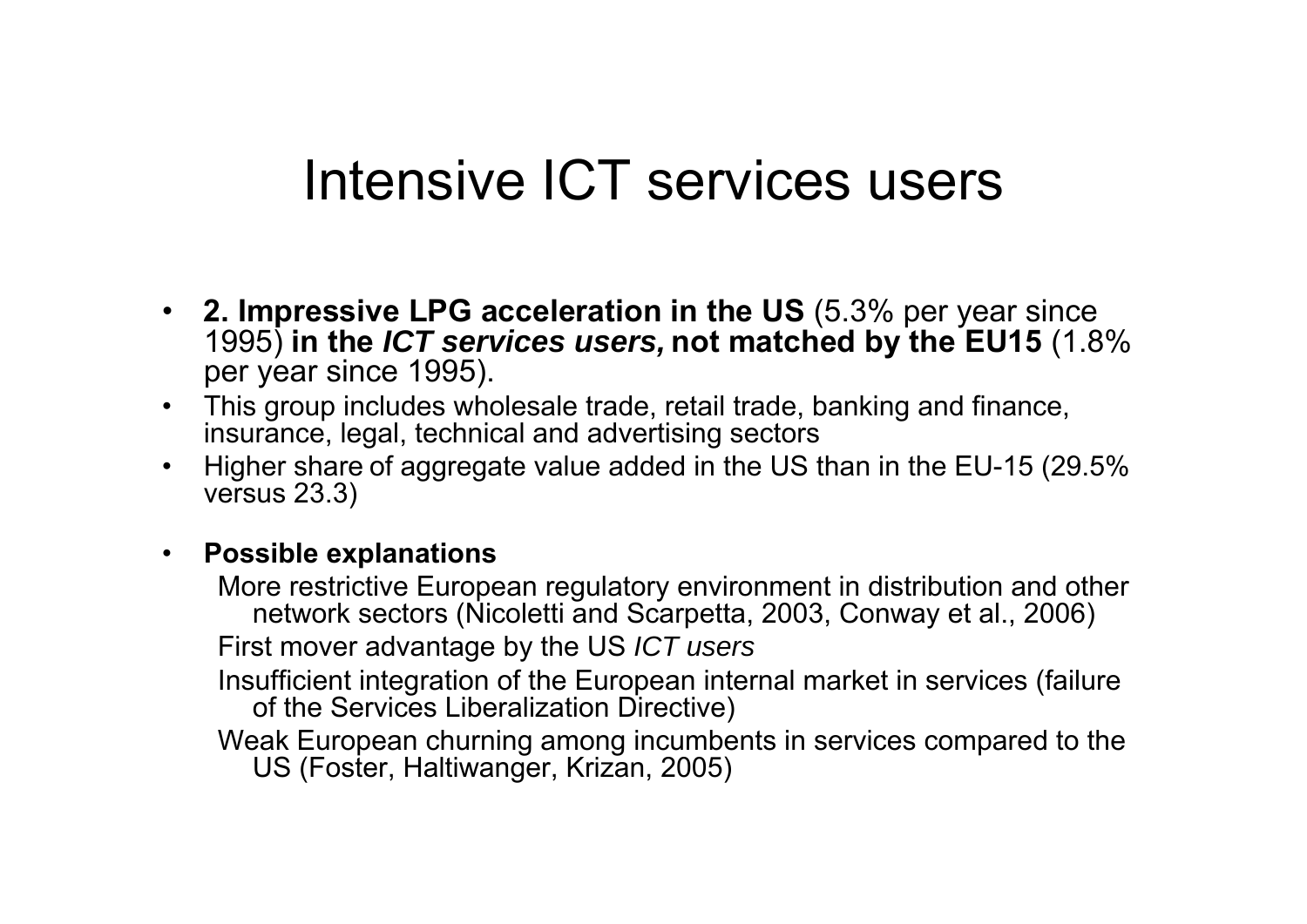#### Non ICT Sectors (Non producing nor intensively using ICT)

- **3. No productivity revival in either the EU15 or the US in the** *Non ICT* **sectors: Low LPG in both continents**
- Despite a recent deceleration in LPG from 3.6% (1990- 1995) to 1.6% (1996-2001), the EU keeps a slight leadership. This group includes *traditional sectors*  (vehicles, food, paper, rubber, basic metals, etc.) that represent the core of the European economy (64% of the aggregate VA in the EU-15 versus 58% in the US)
- *Concern raised by this observation :* Could these traditional manufacturing industries retain their role of "power house" of the European economy?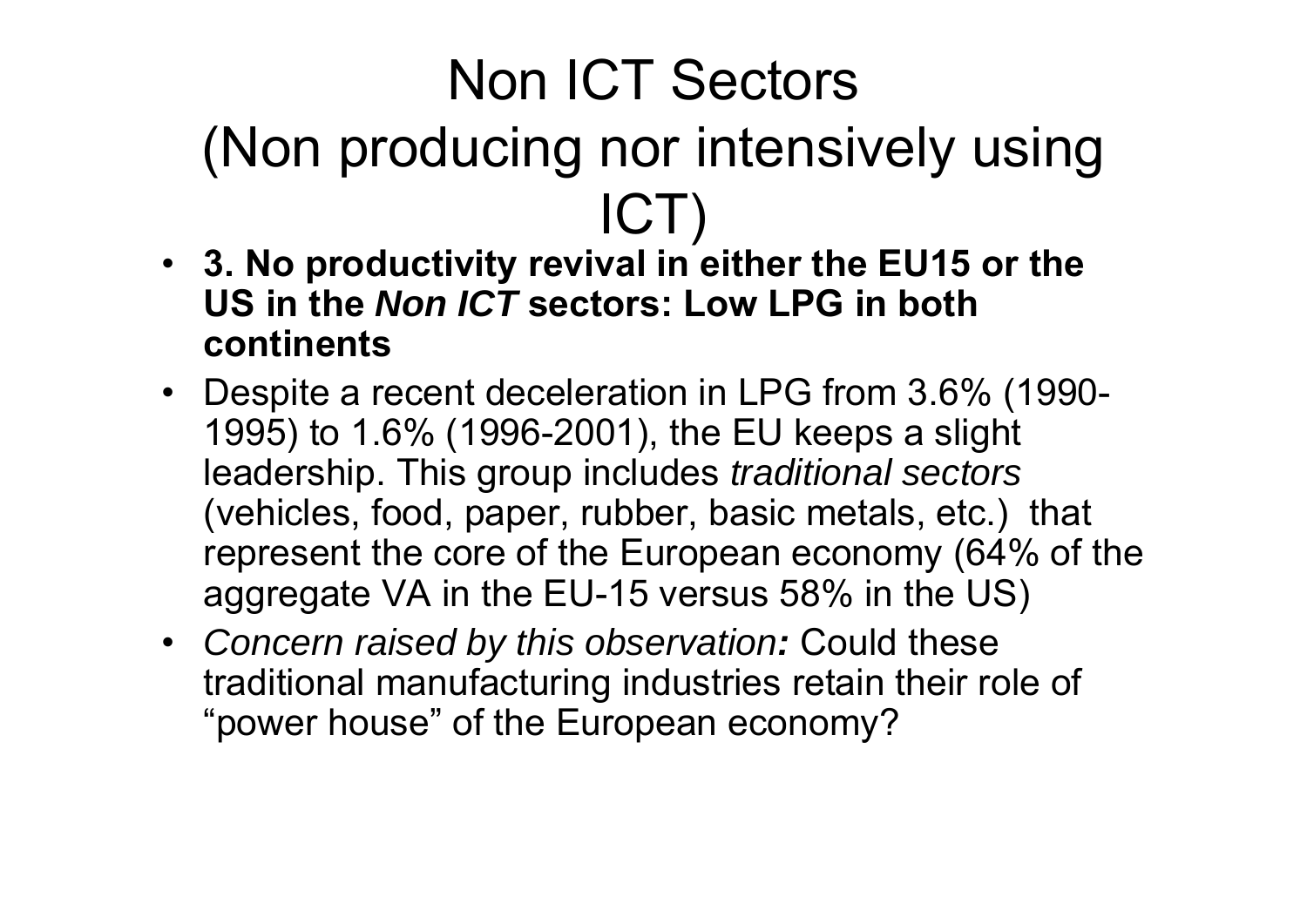# A summary

- The positive US productivity shock induced by the breakthrough of Information and Communication Technologies has not been matched by the EU. Productivity lag widens in ICT producing goods and Intensive ICT user sectors. Diffusion of ICT in the US had a set of technological opportunities that were not appropriated, to the same extent, in Europe.
- In contrast, slight European productivity advantage in traditional sectors (non-ICT) which still forms the core of the European economy. This advantage has been obtained by substantial reduction of employment in traditional sectors .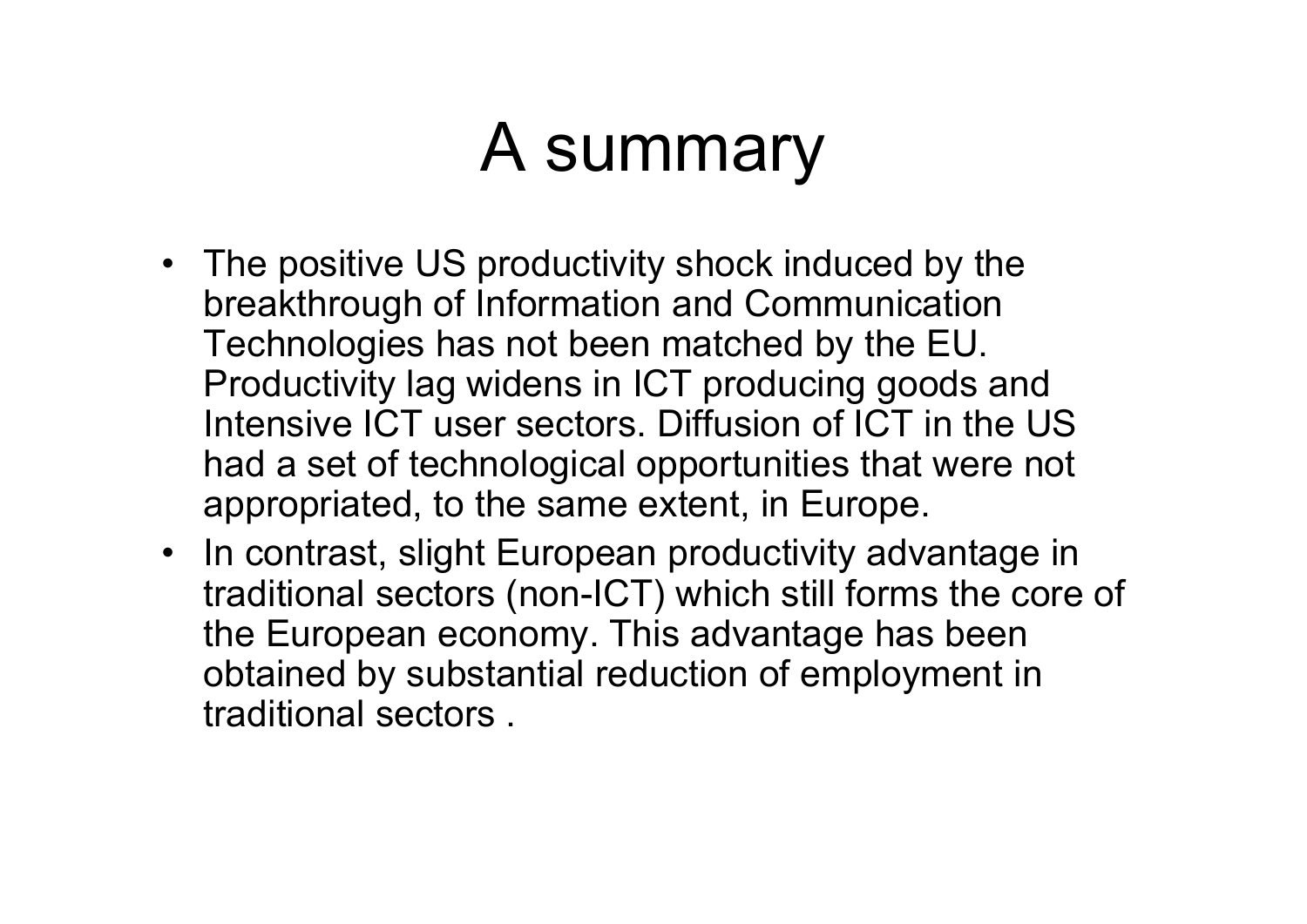#### **Second taxonomy: Innovation**

- • **Focuses on the role of innovation as a driver of productivity growth** (technology + complementary innovative activities) → *Innovation taxonomy,* based on Pavitt, 1984, picks-up the variety of innovation sources →clustering around 4 groups of sectors in manufacturing:
- • *Group 1: Supplier dominated industries***:** *W*eak in-house R&D and engineering capabilities; small firms in traditional sectors <sup>→</sup>cost-cutting trajectory and mostly process innovation rather than product innovation
- • *Group 2: Scale intensive industries***:** technological trajectory of large-scale and assembly production  $\rightarrow$  high capital/labor substitution  $\rightarrow$ process innovations from inhouse R&D
- • *Group 3: Specialized supplier industries***:** Strong innovators and specialized firms  $\rightarrow$  Internal R&D product innovations to end users
- • *Group 4: Science based industries***:** Main source of innovation *<sup>=</sup>*Internal R&D based on basic science knowledge, as in chemicals, pharmacy, electronics

Results from O'Mahonny and van Ark, 2003: *EU productivity and competitiveness*  →Table 2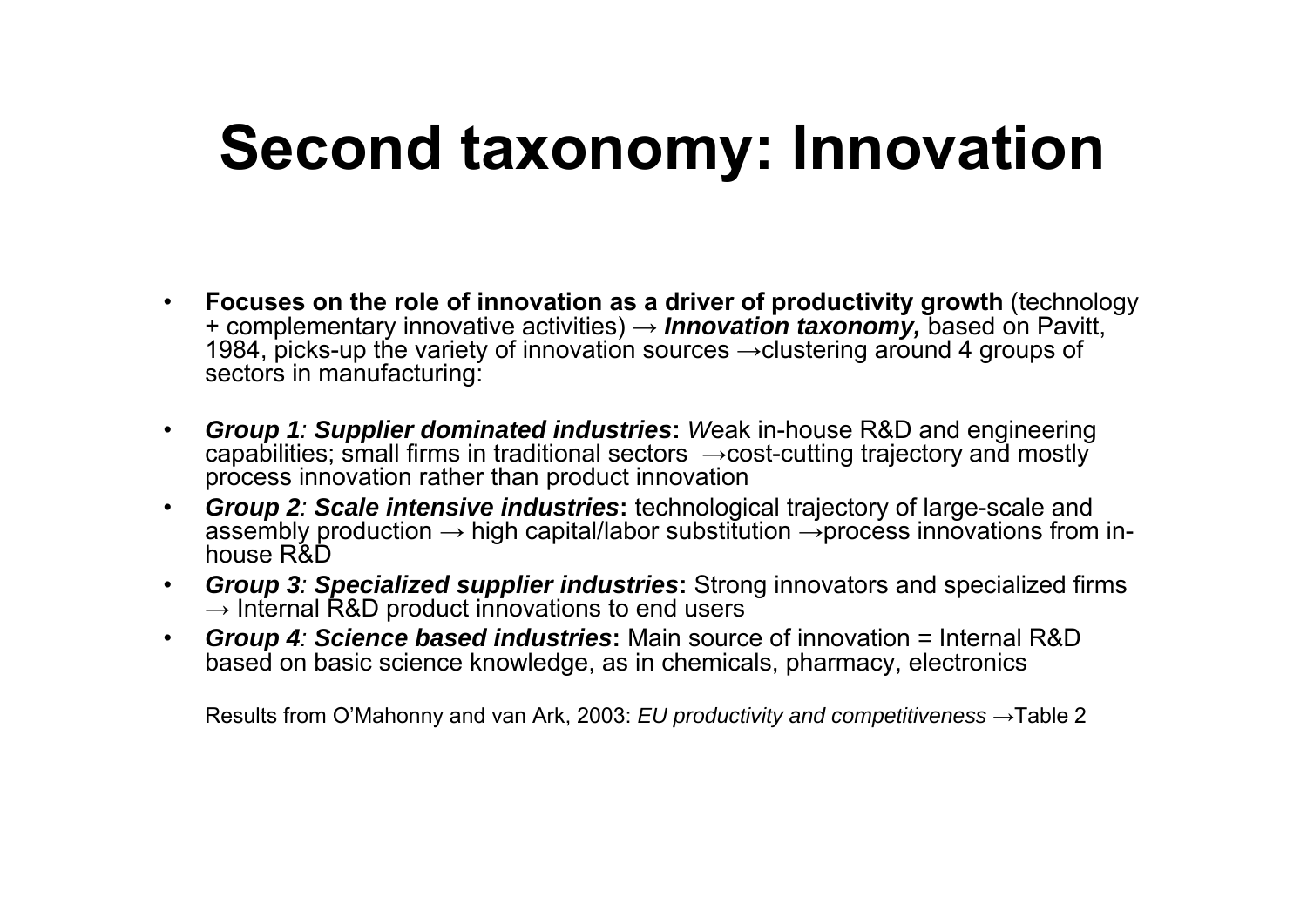# Group 1:

#### **Supplier dominated industries**

**LPG rather low and slightly higher in the EU than in the US + recent deceleration in the EU** → trend\_ convergence around 1.8% in both continents

This group includes clothing, furniture, wood products, construction, printing & publishing, and agriculture This group represents12% of Manufacturing VA in the EU-15 versus 10% in the US. The EU slowdown is rather broad across sectors of this group, while the US picture is more mixed: productivity improvements in agriculture, clothing and furniture and continued slow growth in textiles, wood products and construction.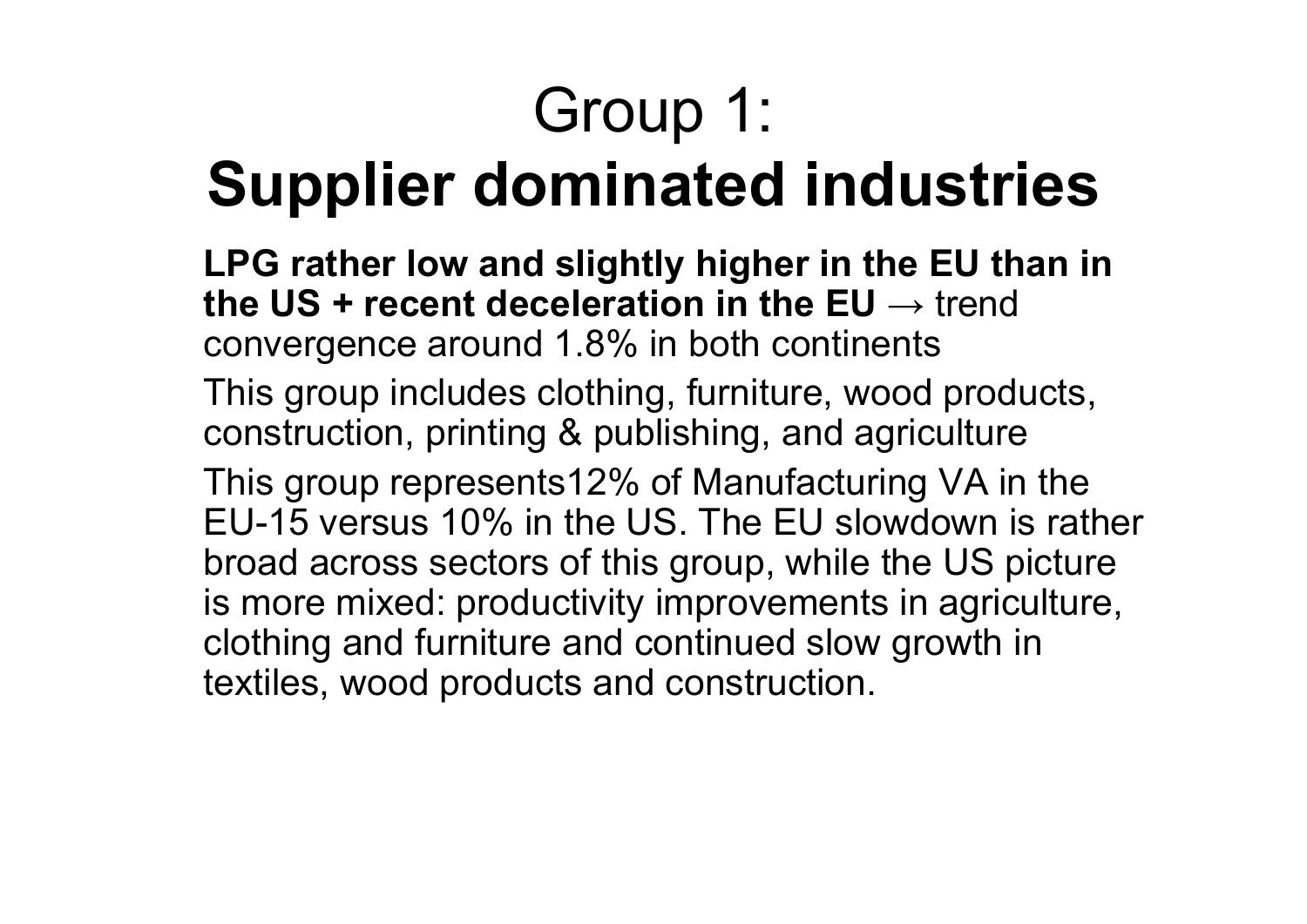# Group 2:

#### **Scale intensive industries**

**Low LPG in both continents and recent deceleration in the US** (1.5% in EU, -0.3% in US)**; Higher LPG levels at the EU15 than the US**.

- Traditional industries: mining and quarrying, food, drink & tobacco, oil refining, motor vehicles, ships, and basic metals.
- Ireland, Portugal and Greece see large increases in productivity growth in these industries  $\ddot{\ast}$  indicative of catch-up within the EU
- Group of industries largely open to global competition. Produce price sensitive products with large-scale technological trajectories and in which process innovations (cost-cutting) are crucial to survive.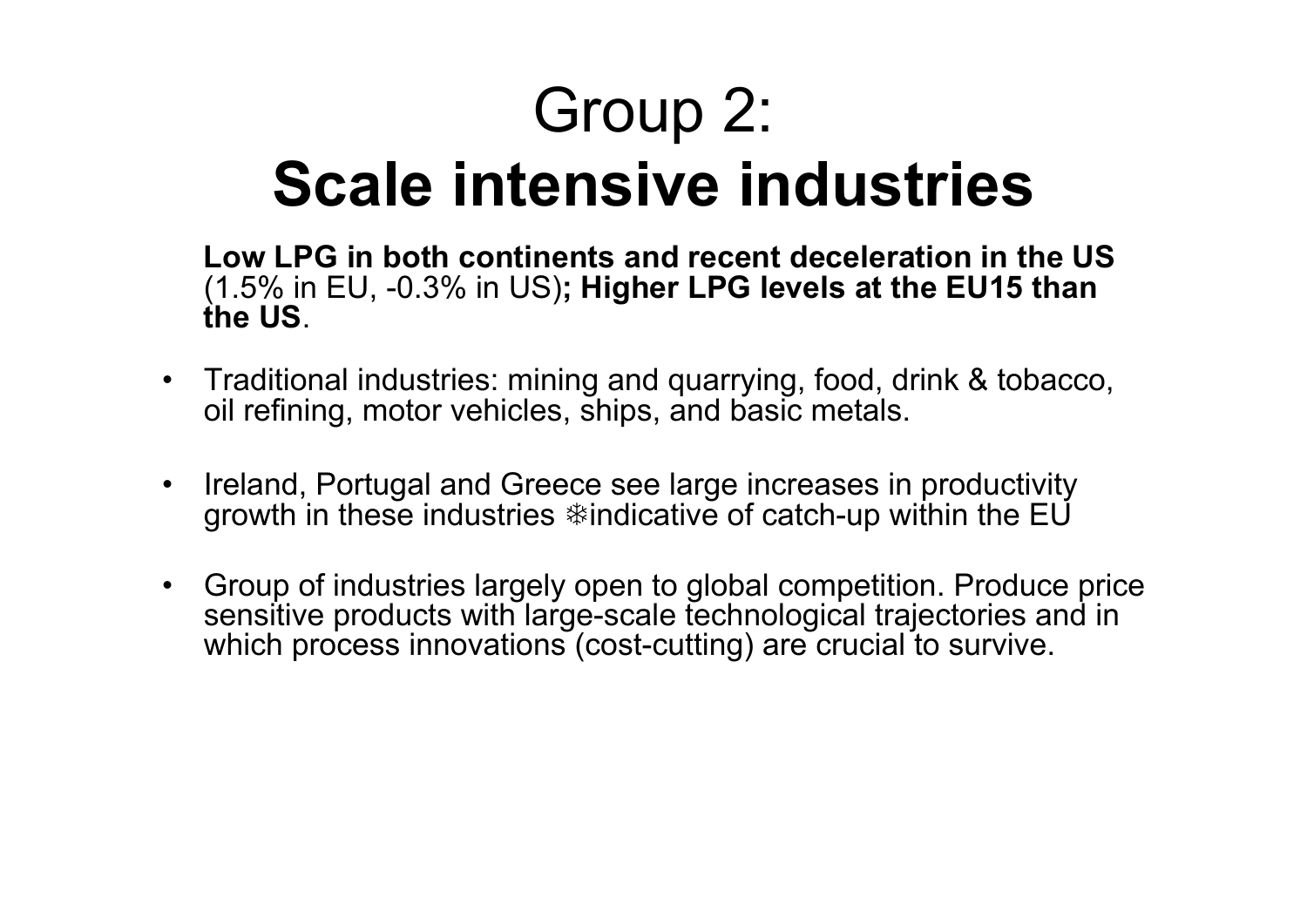# Group 3:

#### **Specialized goods suppliers**

**Group where LPG is the highest: The EU lags behind the US in each period and the gap is even wider after 1995** ( 5.5% in EU15 versus 14.5% in US)

- **Specialized supplier and ICT producing industries are the locus of the most important European technological gap.** Confirms the weak innovating role of SMEs in Europe.
- Strong in-house innovations coming from SMEs developing new products or making quality improvements.
- This group includes high-tech industries as mechanical engineering, office machinery, electronic valves & tubes, telecommunication equipment, and scientific instruments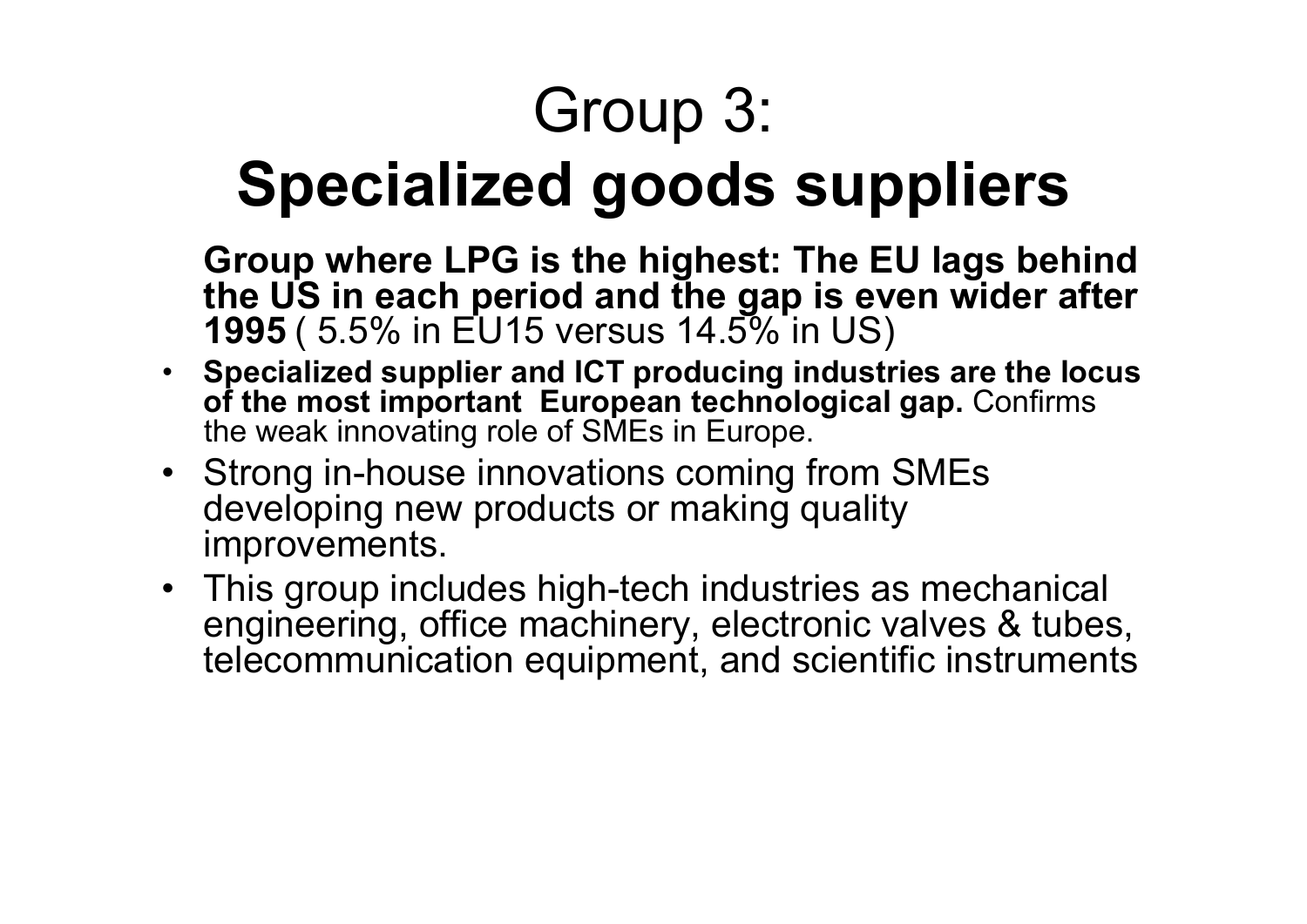## Group 4 **Science based industries**

**LPG greater in the EU than in the US in all periods**  $(2.9\%$  in EU versus 1.1% in the US).

**But, recent slowdown in Europe** (from 4.3% in 1990- 1995 to 2.9% in 1995-2001).

In-house innovation coming from R&D carried out by firms and based on the rapid development of the underlying sciences in universities and elsewhere *(*chemicals, biotechnology, and electronics).

European superiority in this group mitigates the common wisdom that the public-private transfer of knowledge does not work efficiently in Europe. However, the recent European slowdown raises serious concerns about the negative effect that a reduced public research effort may have on these industries.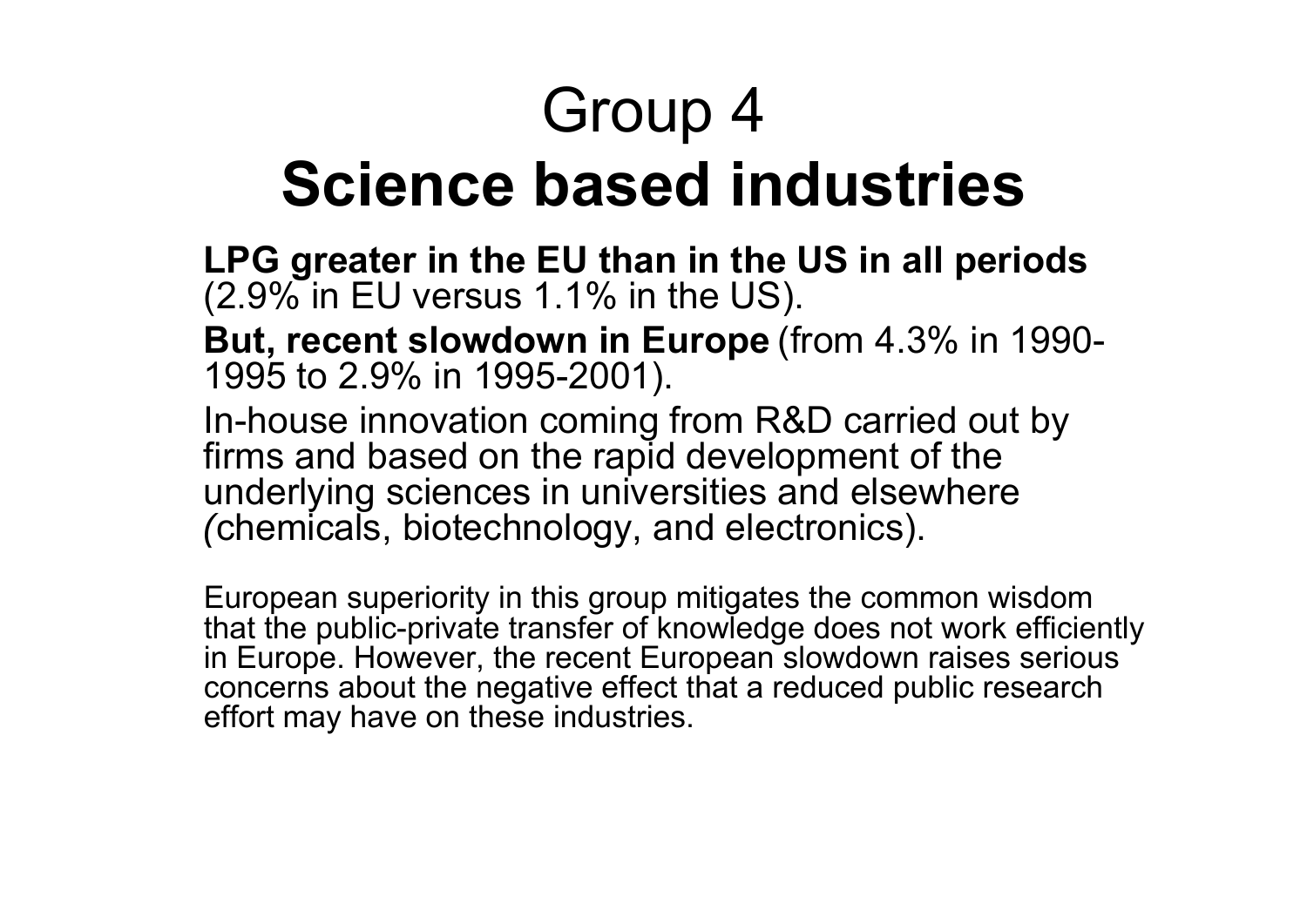#### To summarize

- European technology gap mainly located in high-tech and specialized sectors (ICT producing goods, ICT using services, and specialized innovation suppliers) where the global positive shock induced by the ICT breakthrough in the US during the 1990s has not been matched.
- Explanation by Scarpetta *et al*. 2003 and Conway *et al*., 2006: Restrictive product market and services regulation slows the process of adjustment through which positive productivity shocks diffuse across borders and new technologies are incorporated into the production process.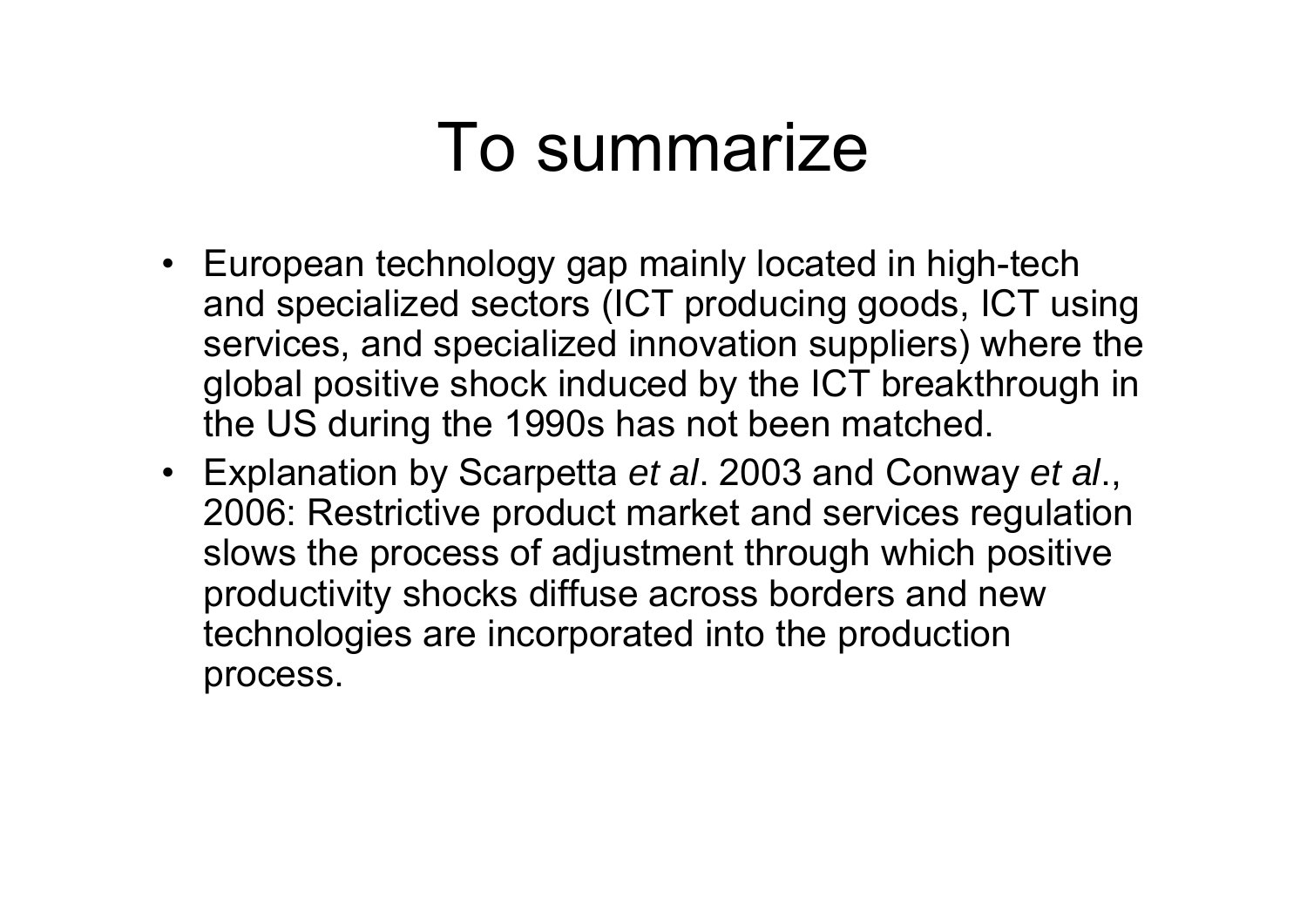#### 1.2 Firm level evidence: the industry dynamics

- $\bullet$  *Dynamics of an industry*, captured at the levels of industry structure variations and labor productivity growth, result from different channels:
	- variations *within* incumbent's activity,
	- **•** reallocation *between* incumbents from less productive to more productive,
	- *entry* of new firms,
	- and *exit* of old firms.
- Resulting *churning* process affects not only the *turnover rate* and *labor productivity growth* but also the *dynamics of product and labor markets* that are **at the core of the** *creative destruction process* (Caves, 1998, Bartelsman and Doms, 2000).
- $\bullet$  Most empirical studies proceed on a country-by-country basis, using longitudinal firm-level data, mostly for the US. However, there are some studies that succeed in making international comparisons (Bartelsman, Haltiwanger and Scarpetta, 2004).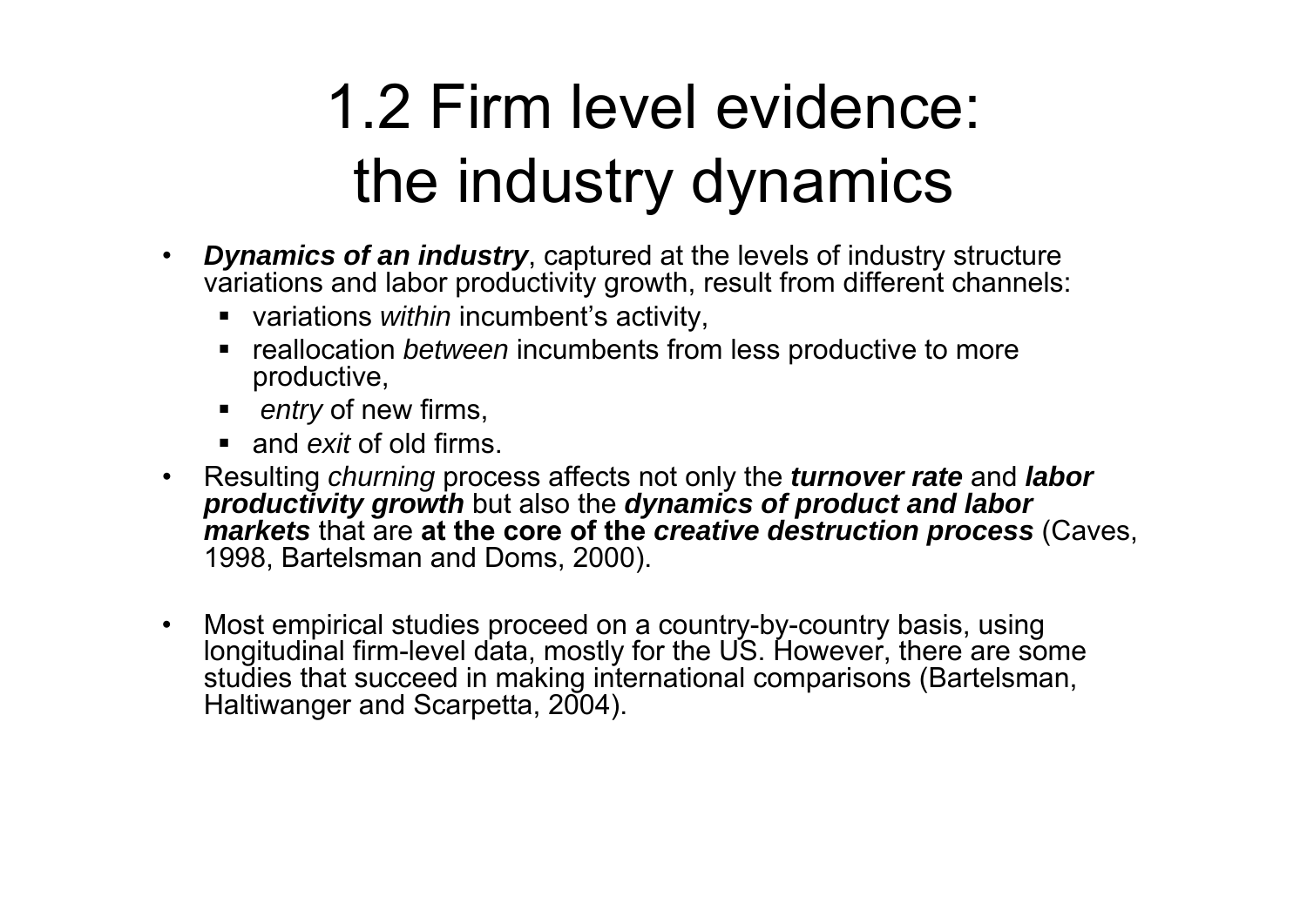#### Firm-level evidence

- Four aspects of the industry dynamics:
	- – Firm demography: industry structure by firm size
	- –Structural variations: entry, exit, and turnover
	- –Labor productivity variations across countries
	- –Labor productivity variations across sectors.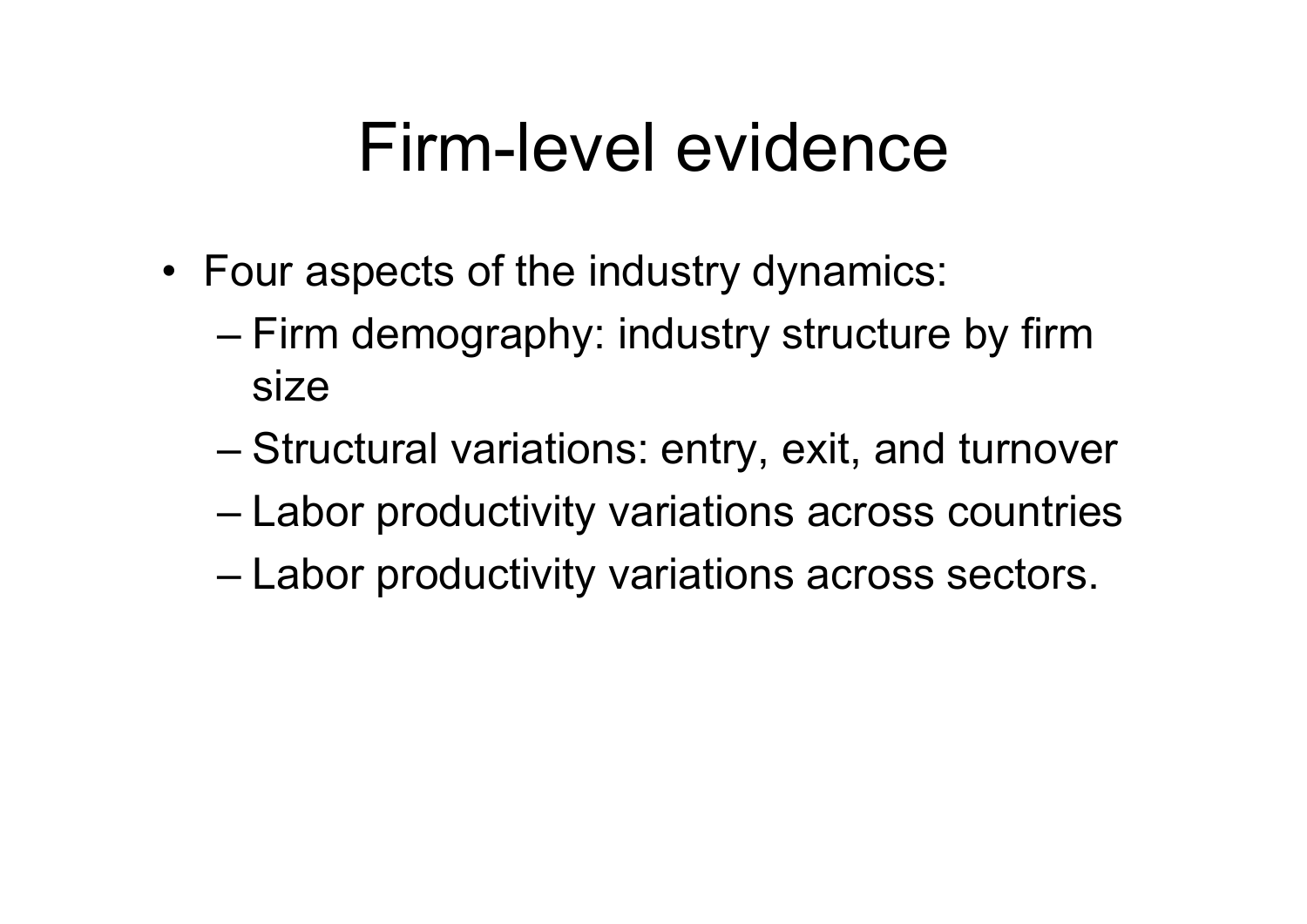#### Firm demography: Industry structure by size

- • *1st observation:* **Greater concentration of employment inside very small firms in the EU** : over 33% of all employees in establishments with less than 10 employees in the EU-15, compared with only 11.5% in the US.
- *2nd observation:* **Higher share of total employment in large firms in the US**: over 47% of all employees in enterprises with more than 250 employees in the US, compared to only 34% in the EU. In addition, wider dispersion of the size distribution in the US.
- *3rd observation:* These different distributions occur in **almost all the sectors**, except in public utilities where similar structures prevail in both continents. More acute differences appear in **retail trade**: the US have the majority of employees in larger firms (big boxes as Wall Mart, Best Buy, etc), while in the EU the majority are in smallest firms.
- Possible explanations:
	- While American firms benefit from their large market to reach an efficient scale, the European internal market does not serve this purpose with the same efficiency (more institutional barriers)
	- Higher barriers to growth for SMEs in Europe.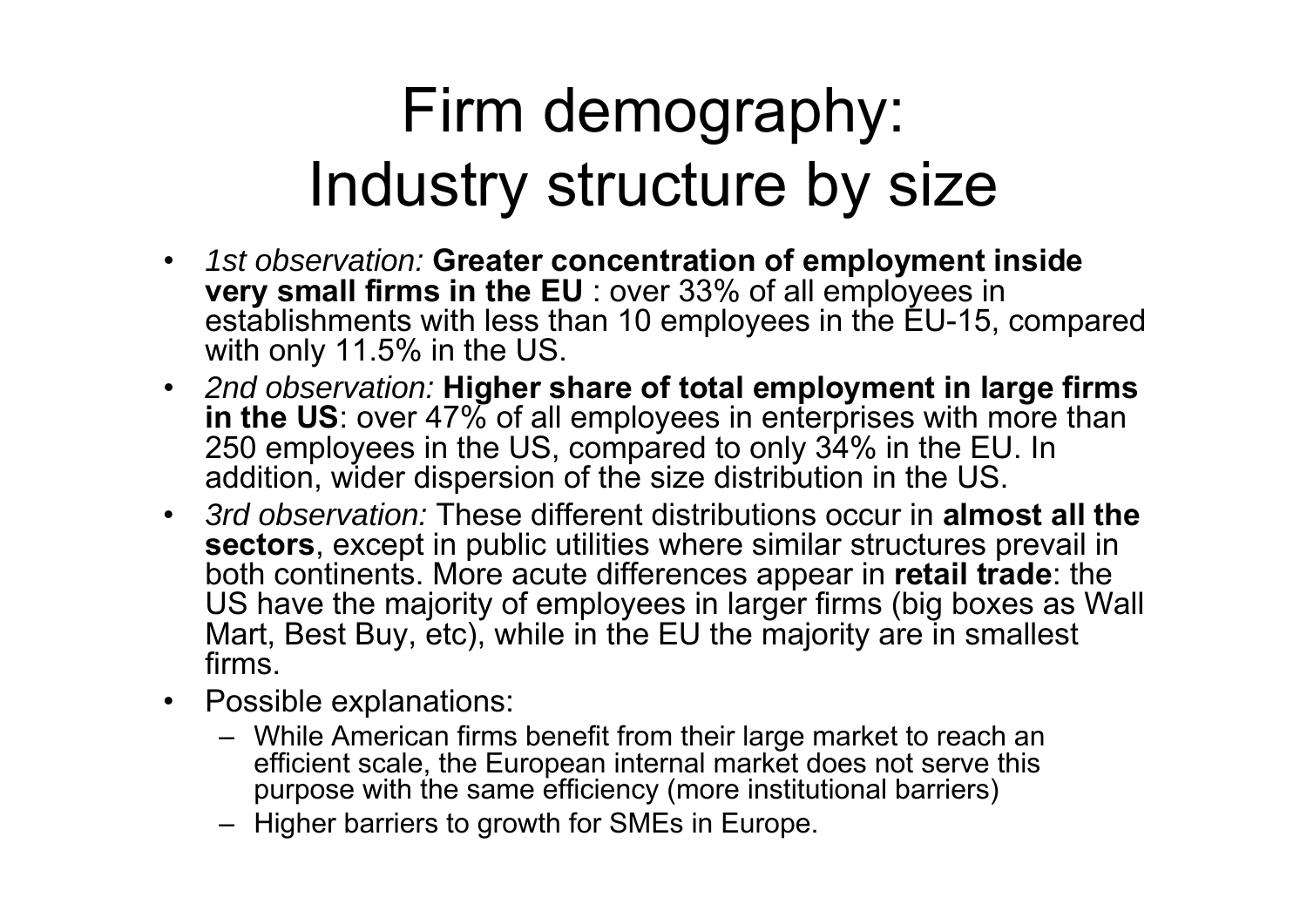# Structural variations: entry, exit, and turnover in manufacturing

- *1st observation*: **A***verage size of entrants* **is smaller in the US compared to other countries**. Lower *entry and exit costs* in the US allow *easier market experimentation* (Poschke, 2006). *Gross turnover rate* (entry + exit rates) **higher in the US**.
- *2nd observation*: **Low** *survival rate* for very small entrants in the US, but **better** *post-entry performance* for successful entrants in the US than in European countries.
- *3rd observation*: **High positive cross-sectional correlation between e***ntry & exit rates* **in the US versus insignificant or negative correlation in some European countries** (France, Italy, Portugal).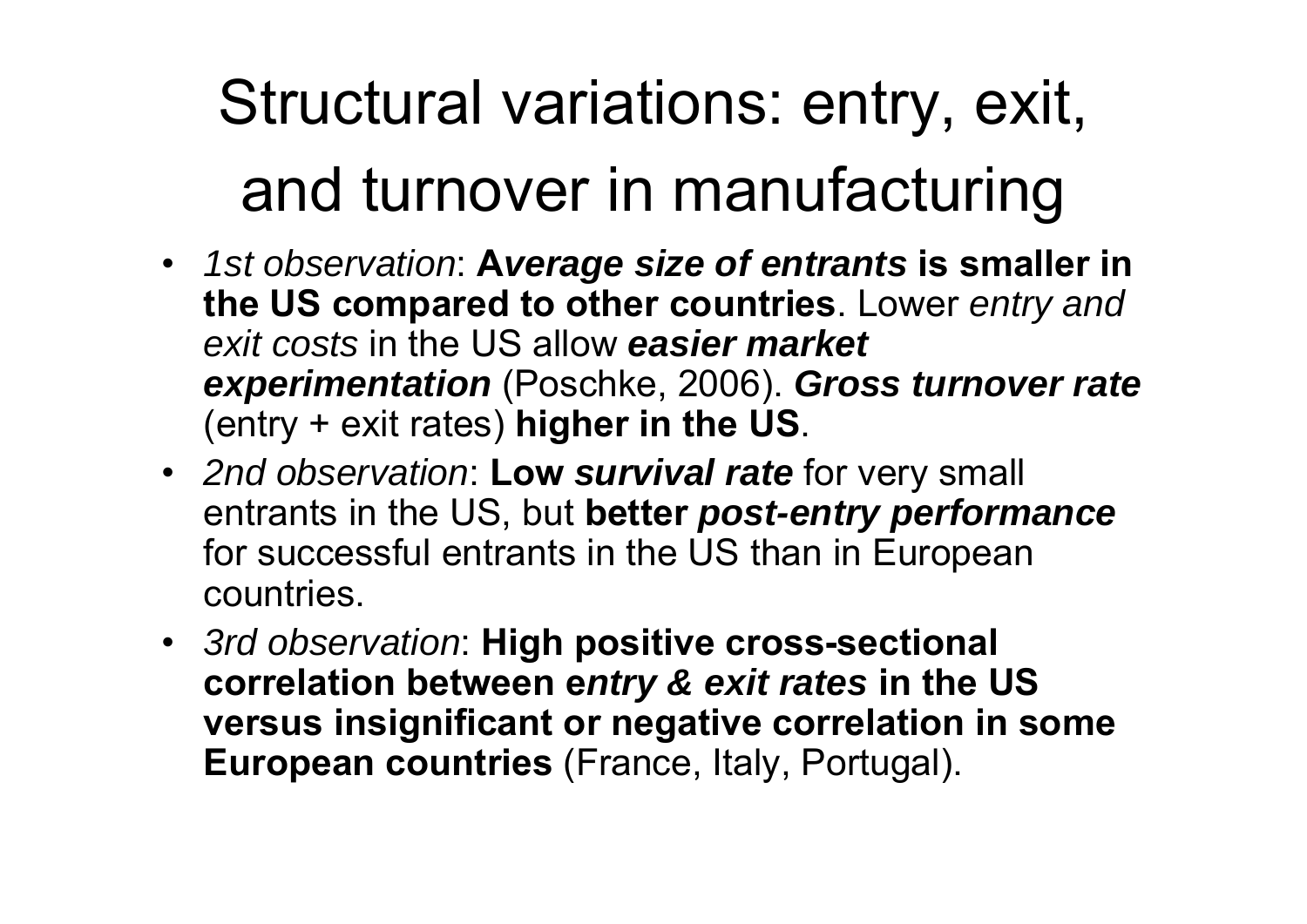#### Entry, exit, and turnover in manufacturing: a summary

- *Smaller entry size, greater opportunities to experience the market and higher growth rate for successful startups indicate that the process of entry and market selection works better in the US than in European countries. Besides higher barriers to entry, there are higher barriers to growth in Europe: greater scope for expansion among successful young ventures in the US markets than in Europe.*
- *The US positive cross-sectional correlation between entry and exit reflects the within sector turnover as part of the creative destruction process. In contrast, the negative cross-sectional correlation in Europe reflects more the traditional role of sectoral shocks in which entries are driven by high profits in some industries and exits driven by relatively low profits.*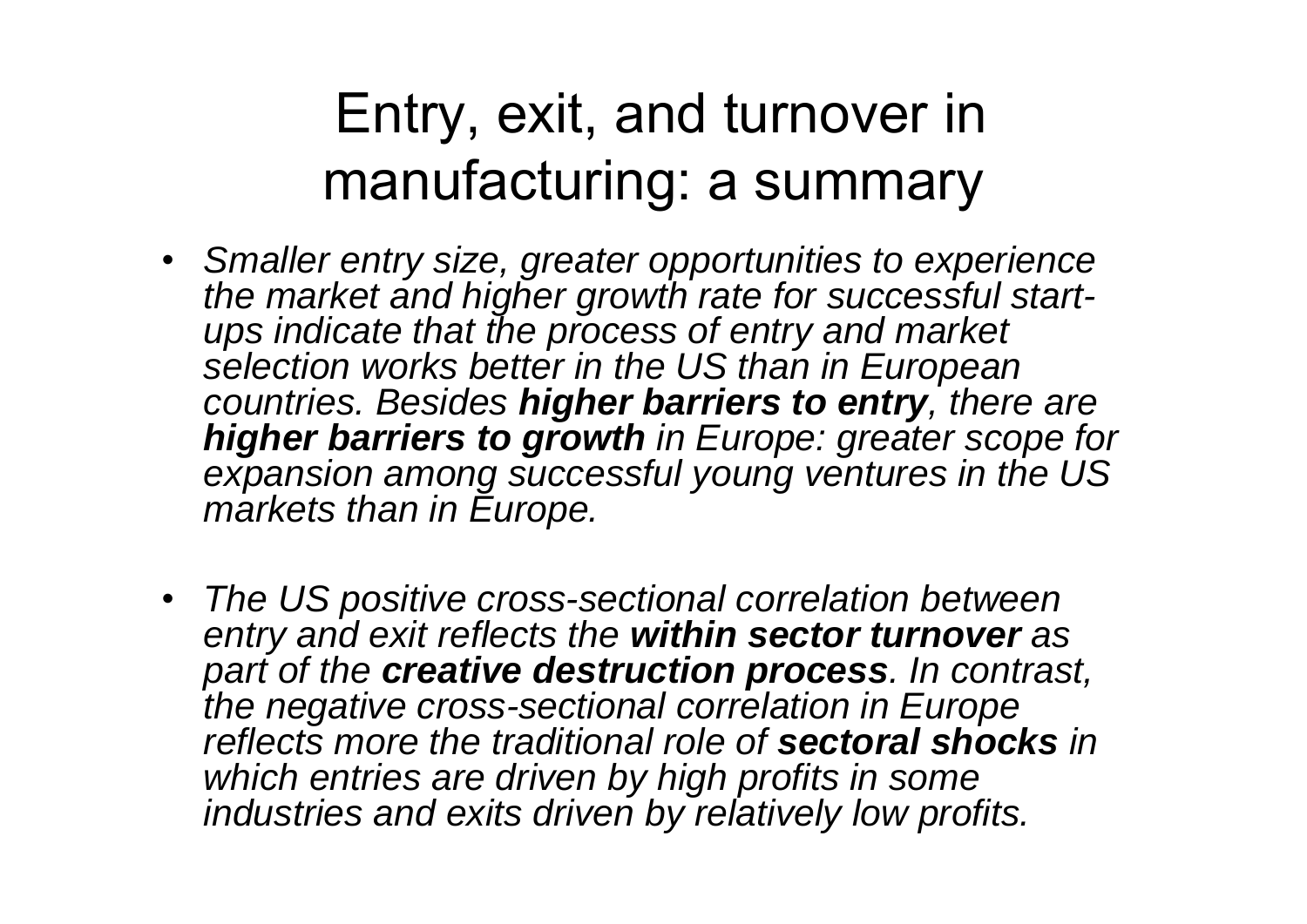#### Labor productivity variations: A decomposition

- Starting from firm-level labor productivity (value added per worker), Bartelsman *et al.* (2004) decompose aggregate labor productivity variation in manufacturing over 1990-2000 for 24 countries (10 industrial, 5 Central & Eastern Europe, 9 Latin America & East Asia)
- Decomposition in 5 terms:
	- Within firm effect (internal growth)
	- –Between firm effect (reallocation)
	- Cross effect (covariance)
	- Entry effect
	- Exit effect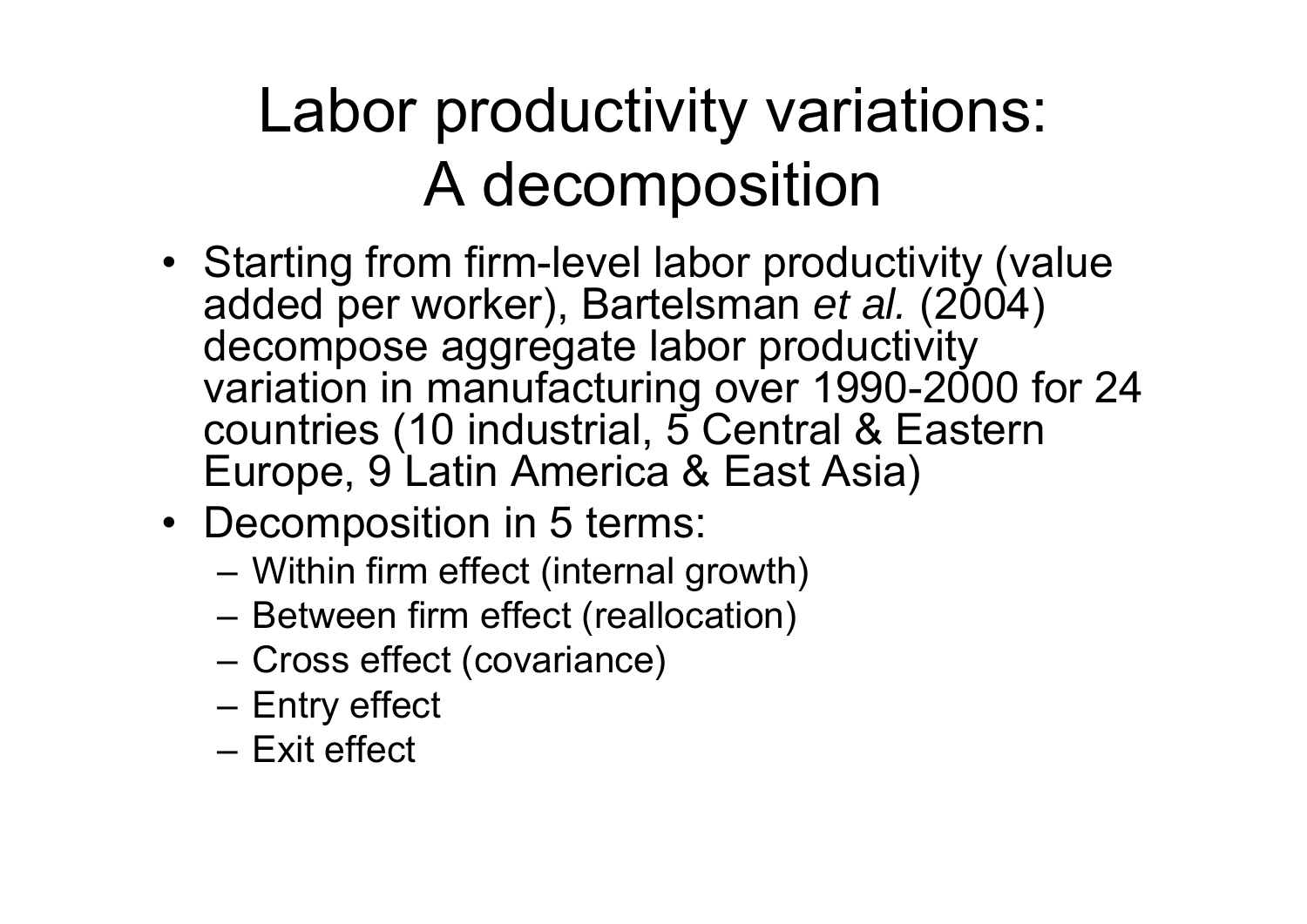#### LPG variations across countries: Within and between effects

- *1. Within firm* variation is the most important component of the aggregate labor productivity growth in the short term (3 years) but *between firm* variation plays a stronger role in the long term (5 years).
- *2. Between firm* effect varies significantly across countries. Among industrialized countries, it is higher in the US, reflecting a greater role for the reallocation mechanism from less productive to more productive firms. In addition, turnover of firms has a larger contribution to TFP than to LPG in the long term.
- *3.* The *covariance* term is negative in most European countries, implying that industries experiencing an increase in productivity are also downsizing their employment rather than expanding it, except in Nordic countries, where a positive covariance term illustrates the job market turnover effect in which job market creations compensate job market destructions.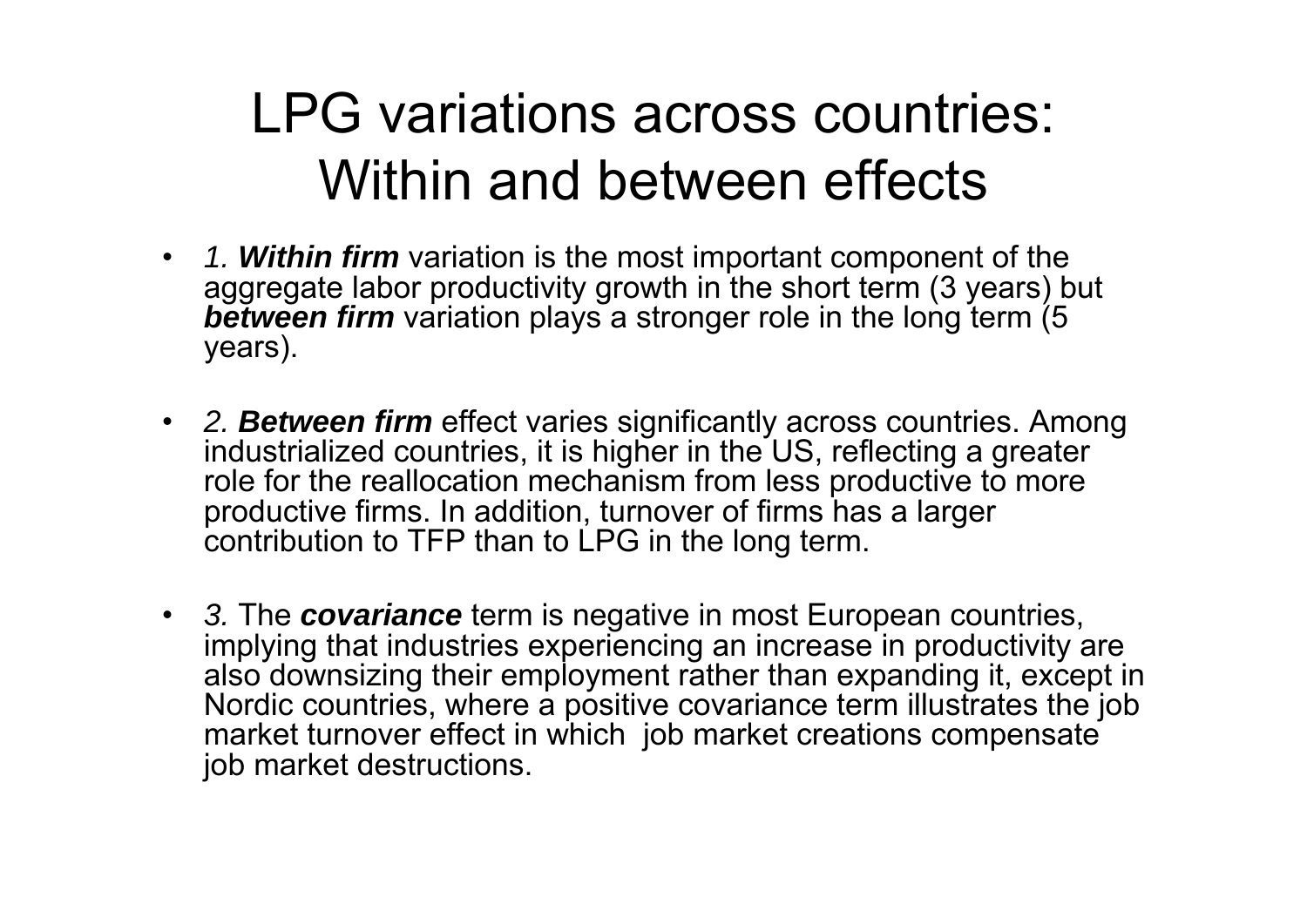#### Entry and exit effects

- 4. The long-run effect of *entry* on aggregate manufacturing productivity growth has a smaller magnitude in Europe than in the US (Bartelsman *et al*. 2004). Other studies (Aghion *et al.* 2003) show that the effect of entry depends on the *industry's distance to the worldwide technological frontier*: The positive effect of entry on productivity growth is all the more significant when incumbents are closer to the technological frontier in the industry (Boone, 2000 offers an interesting theoretical justification).
- 5. The *exit effect* is always positive : exiting firms are the least productive firms indicating that removal of barriers to exit is just as important as removal of barriers to entry.
- 6. The *net entry* effect (entry exit) is generally positive, accounting for a non negligible part of the aggregate manufacturing productivity growth across countries. This part is relatively high in some US sectors as the retail and wholesale industries (Foster et al., 1998).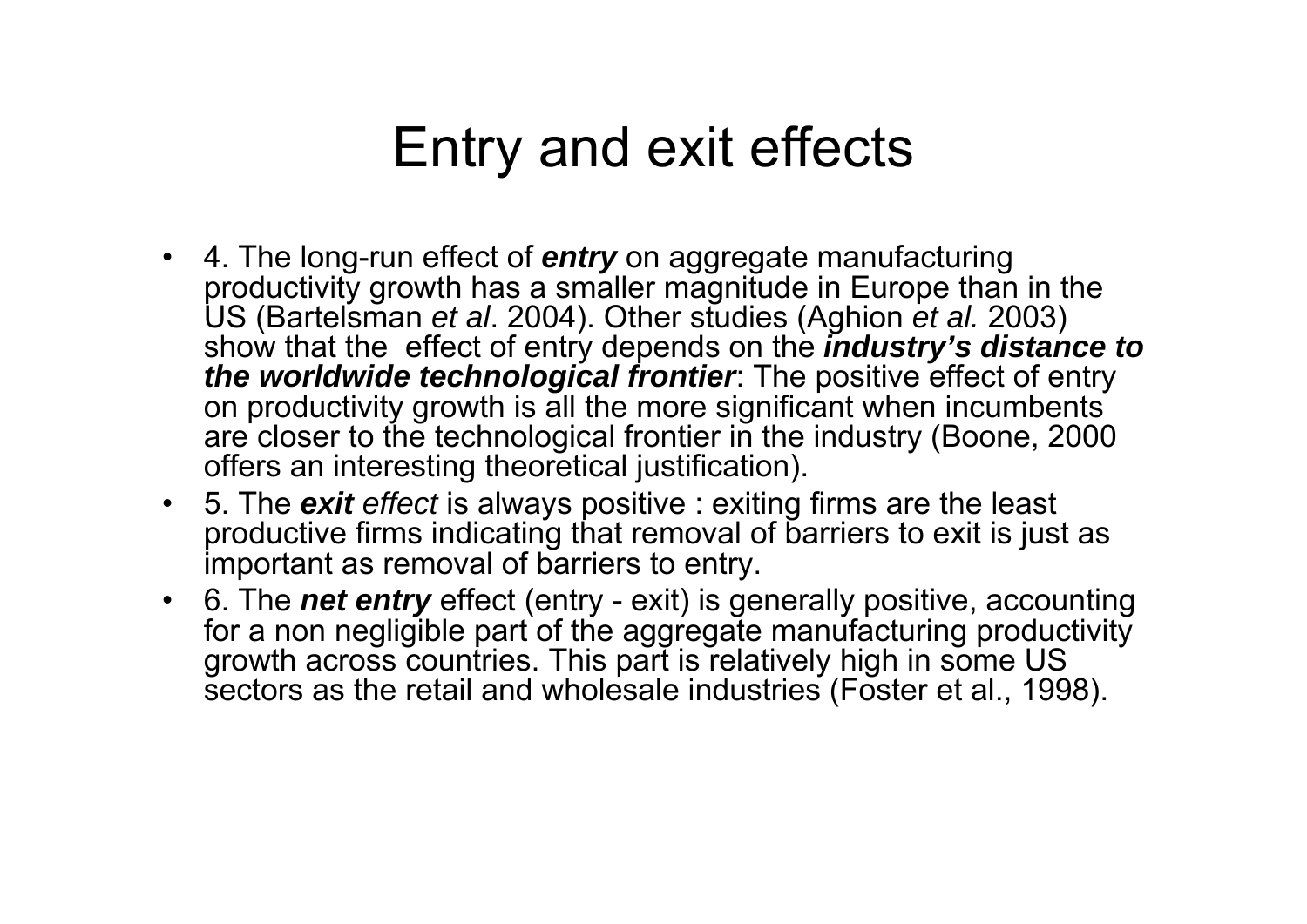#### Labor productivity variations across sectors

- LPG in sub-sectors of the manufacturing industry vary according to technology intensity.
- Contribution of entrants to labor productivity variation is insignificant or negative in **Low-tech sectors**, whereas it is much more significant and positive in **Medium and high-tech industries**, indicating that the *creative destruction process* is more effective in these last industries.
- Other studies (Nicoletti *et al*., 2003; Conway *et al*., 2006) show that more restrictive regulation lowers productivity growth, indicating that regulatory restraints impede technology diffusion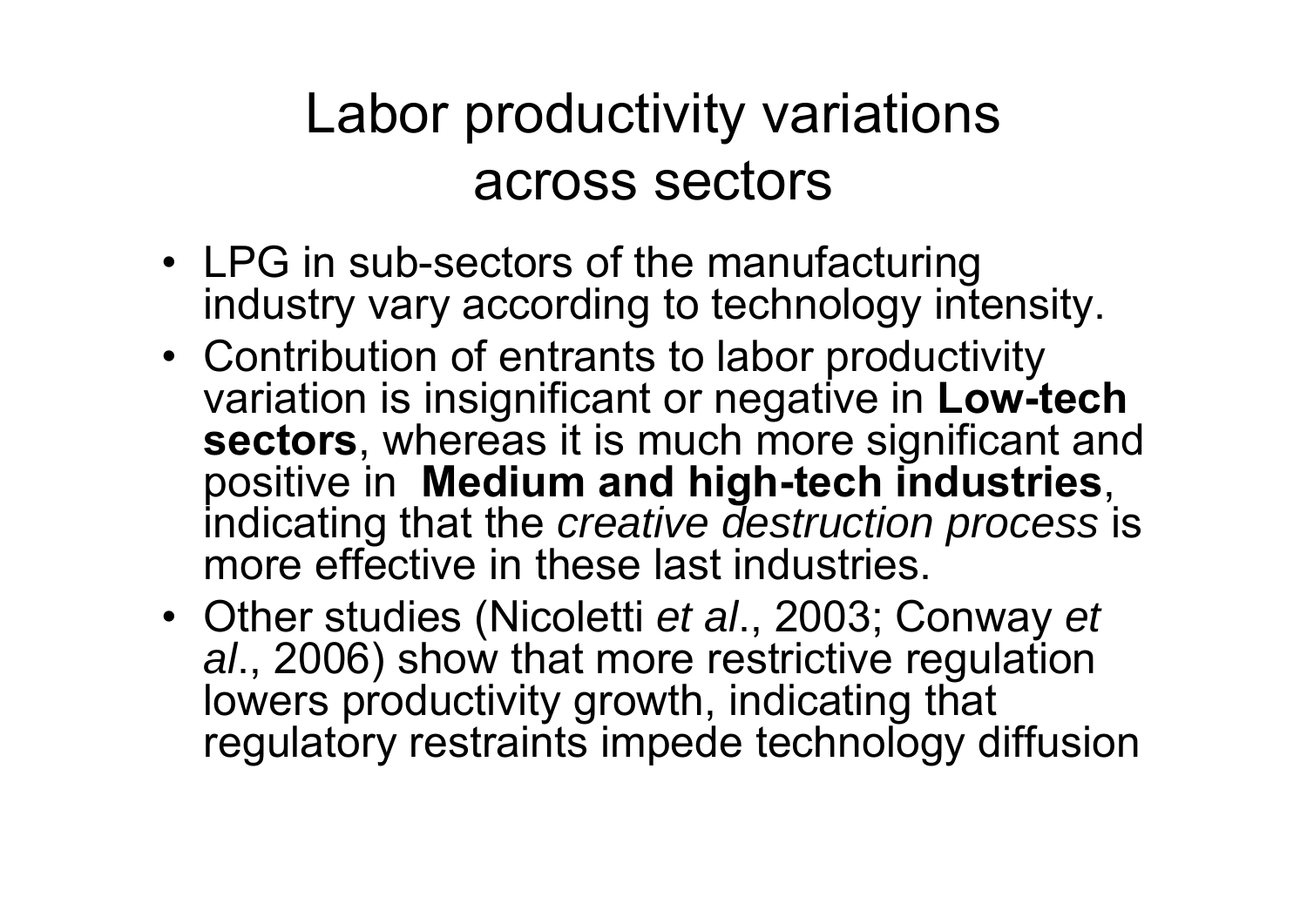#### To summarize

- European technology gap mainly located in high-tech sectors where the global positive shock induced by ICT in the US during the 1990s has not been matched in Europe.
- European technological gap results partly from an inappropriate industrial structure in which small firms occupy the main part of total employment without playing a significant role in the dynamics of the industry, illustrated by their inability to leapfrog incumbents.
- The churning that characterizes the creative destruction process in a knowledge based economy is hindered in Europe by institutional obstacles that result in barriers to growth by small innovating firms.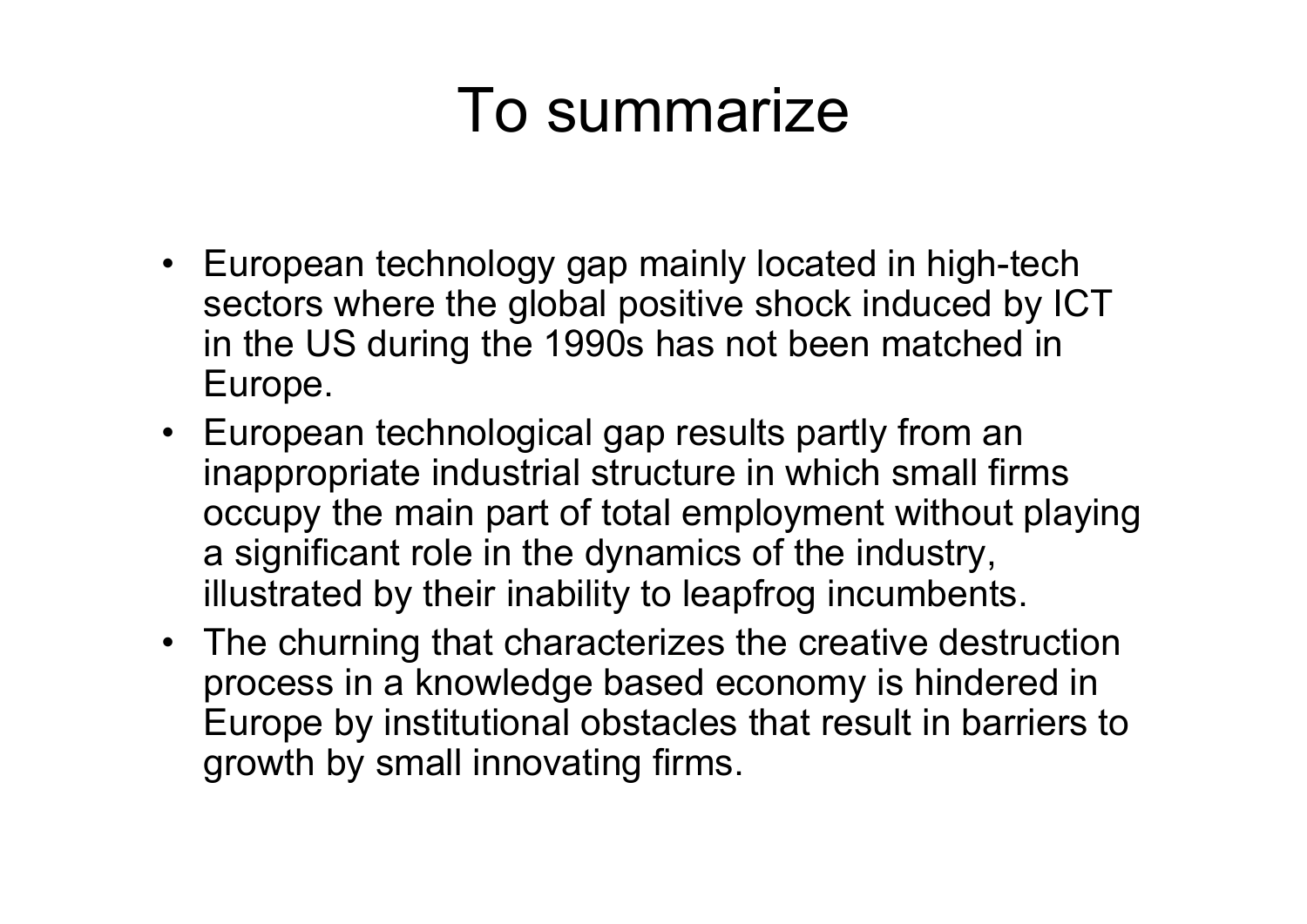#### 2. What policy implications? First view

- $\bullet$  Dosi, Llerena & Sylos Labini, 2006 emphasize two facets of the European weakness:
	- a poor performance of the system of research lagging behind the US both in basic science and in applied research leading to innovations
	- a relatively weak European industry due to smaller and weaker corporate firms in worldwide oligopolistic markets
- Policy suggestions by Dosi *et al.*
	- Increase support for high quality basic science
	- Develop the higher education system by funding research oriented universities among other forms of tertiary education
	- Push back the boundaries between *open research* and *appropriable research*
	- Develop large-scale, technologically daring missions
	- Rediscover the use of industrial policies as a device to foster a stronger, more innovative, European industry
- $\bullet$  **This view recommends therefore more effort towards policy measures aimed at strengthening both frontier research and European corporate actors →Scientific policy and Industrial policy**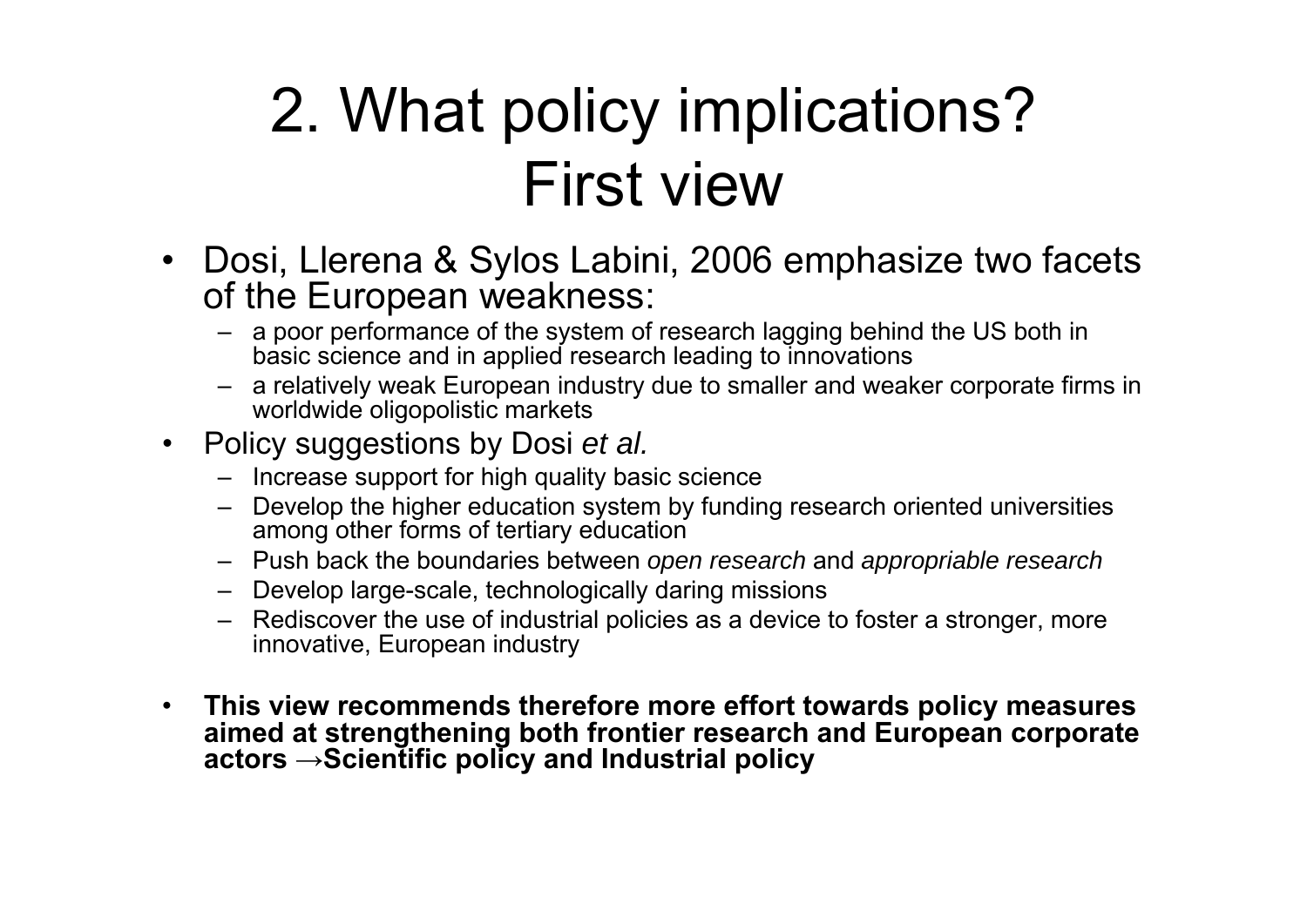#### 2.2 My view

- In my view, supported by previous observations, European technology gap finds its origin in somewhat different sources, even if not totally different:
	- i/ *inappropriate industrial structure* in which the main part of the activity is still in traditional capital intensive sectors in which productivity growth comes at the expense of employment,
	- ii/ **insignificant role of SMEs** in the industry dynamics, despite their important weight in total employment,
	- iii/ **institutional obstacles** that hinder the creative destruction process (lack of venture capital, labor market rigidities, concentration of public subsidies towards big projects, restrictive regulatory framework particularly in services, etc.),
	- iv/ **too weak financial effort** devoted to both basic science and applied research (publicly or privately funded), both at the EU level and the member countries level.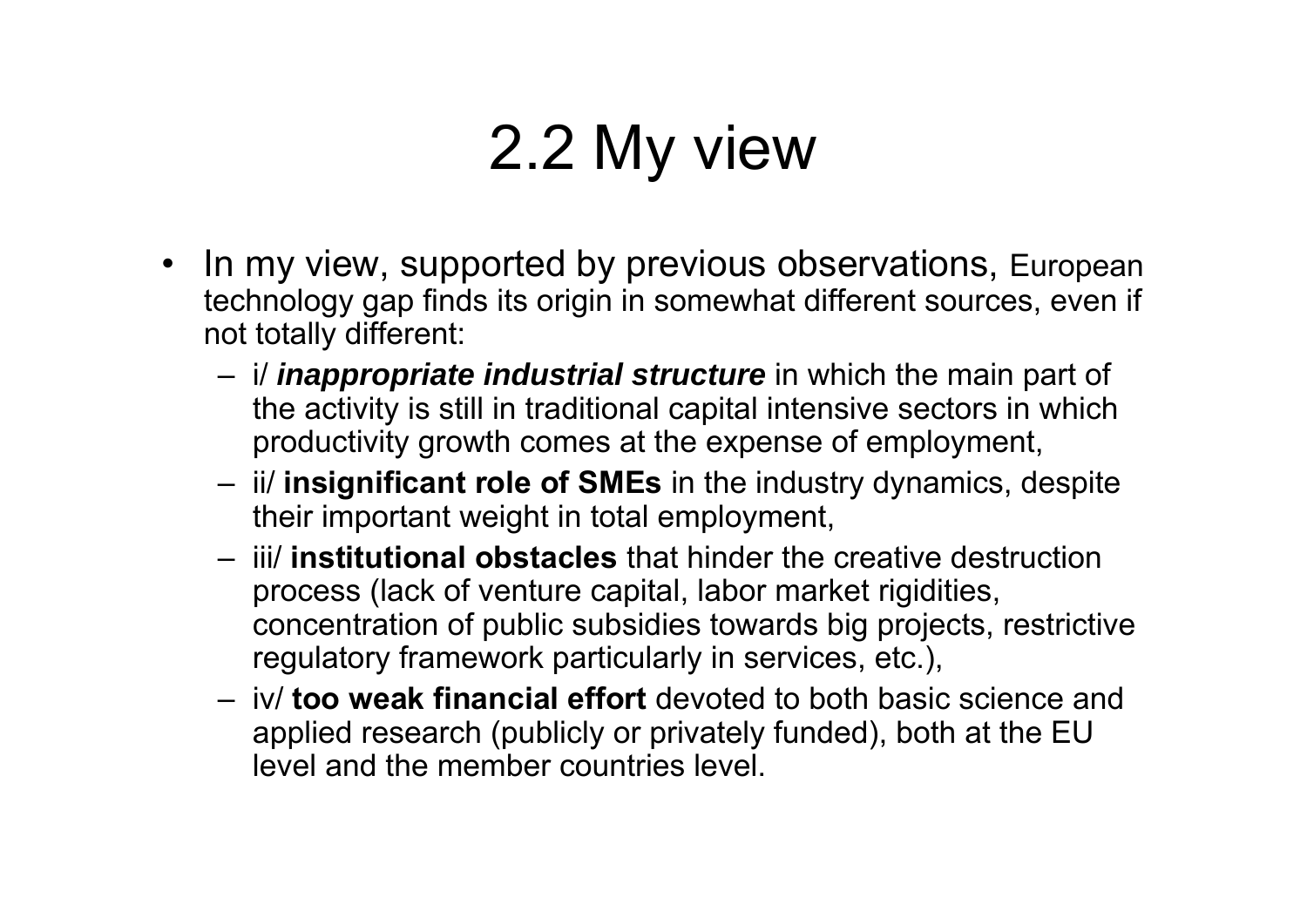#### Policy implications

- Even if the two views share a lot of common features, they do not lead to the same overall policy implications, insofar as they differ in their methodological approach.
- I emphasize the *market industry dynamics* from which labor productivity growth occurs, while Dosi *et al.* focus on the *voluntary role of the State* through an industrial policy to promote European firms.
- In my view, no single supply-side policy could be sufficient. Illustration: the construction of the internal market put a too strong emphasis on maintaining competition as the main instrument to foster innovation. But, even if competition policy is still desirable, it is in no way a sufficient instrument for filling the technological gap (Encaoua and Guesnerie, 2006)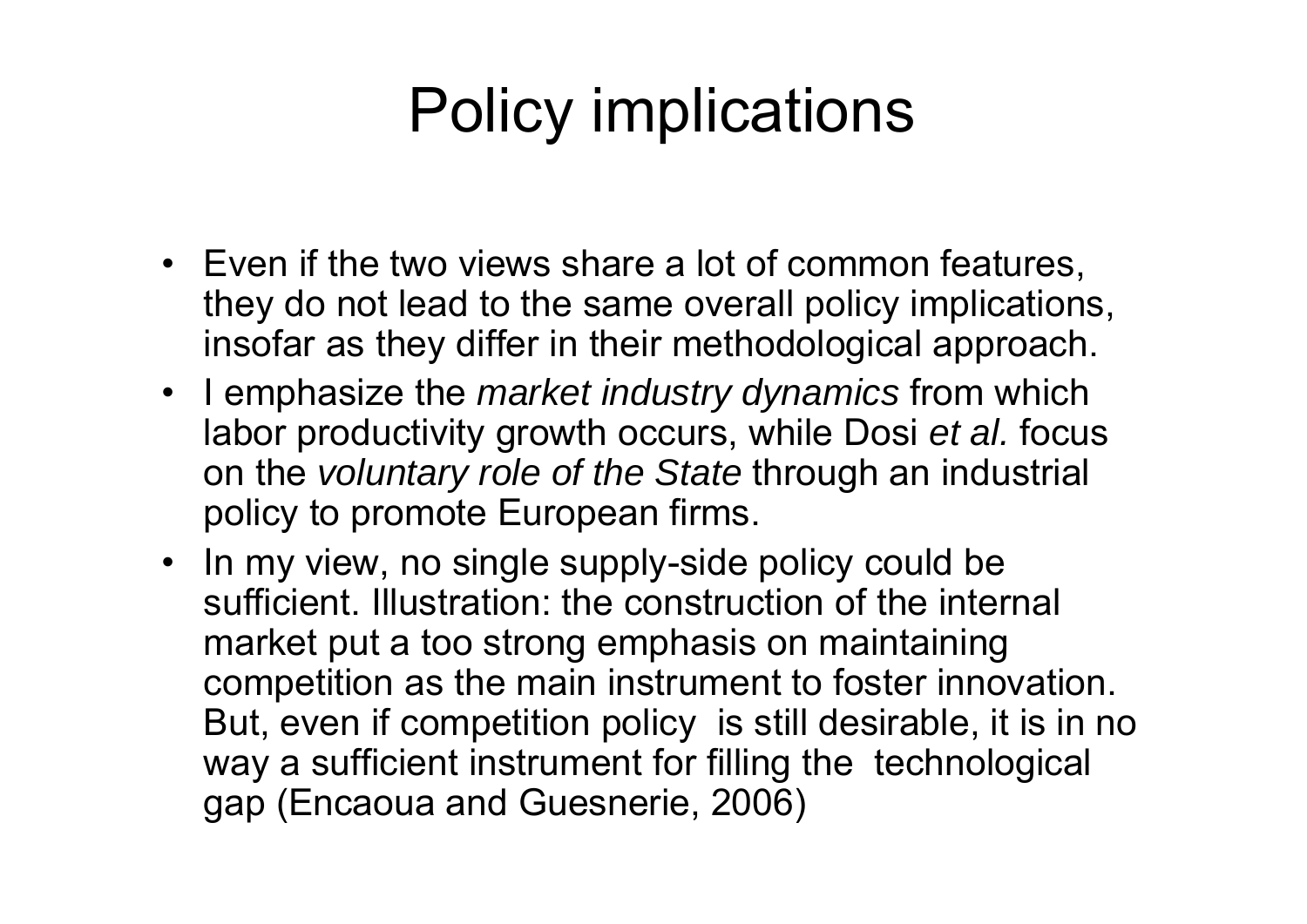#### 3.1 Complementary structural policies

- • **Defining the appropriate structural reforms to strengthen an active creative destruction process in product and labor markets is a difficult question.**
- • **A tentative and very incomplete list of complementary structural reforms should include:** 
	- **Labor market reforms complementing drivers of productivity growth**
	- **Public procurement policy at the European level**
	- **Substantial increase of the public R&D budget and greater efficiency of the funding process both at the European and member countries levels**
	- **Reinforced cooperation between specific member countries to foster technologically daring missions in specific areas as: Defense, Health, Energy, Transport, Infrastructure, Space**
	- **Creation of a genuine European IP system available at a cheap cost**
	- **Liberalization of services including banking, financial activities, retail and wholesale trade**
	- **Creation of a common regulatory framework for European public utilities**
	- **Strong action to drive forward the higher education system in Europe**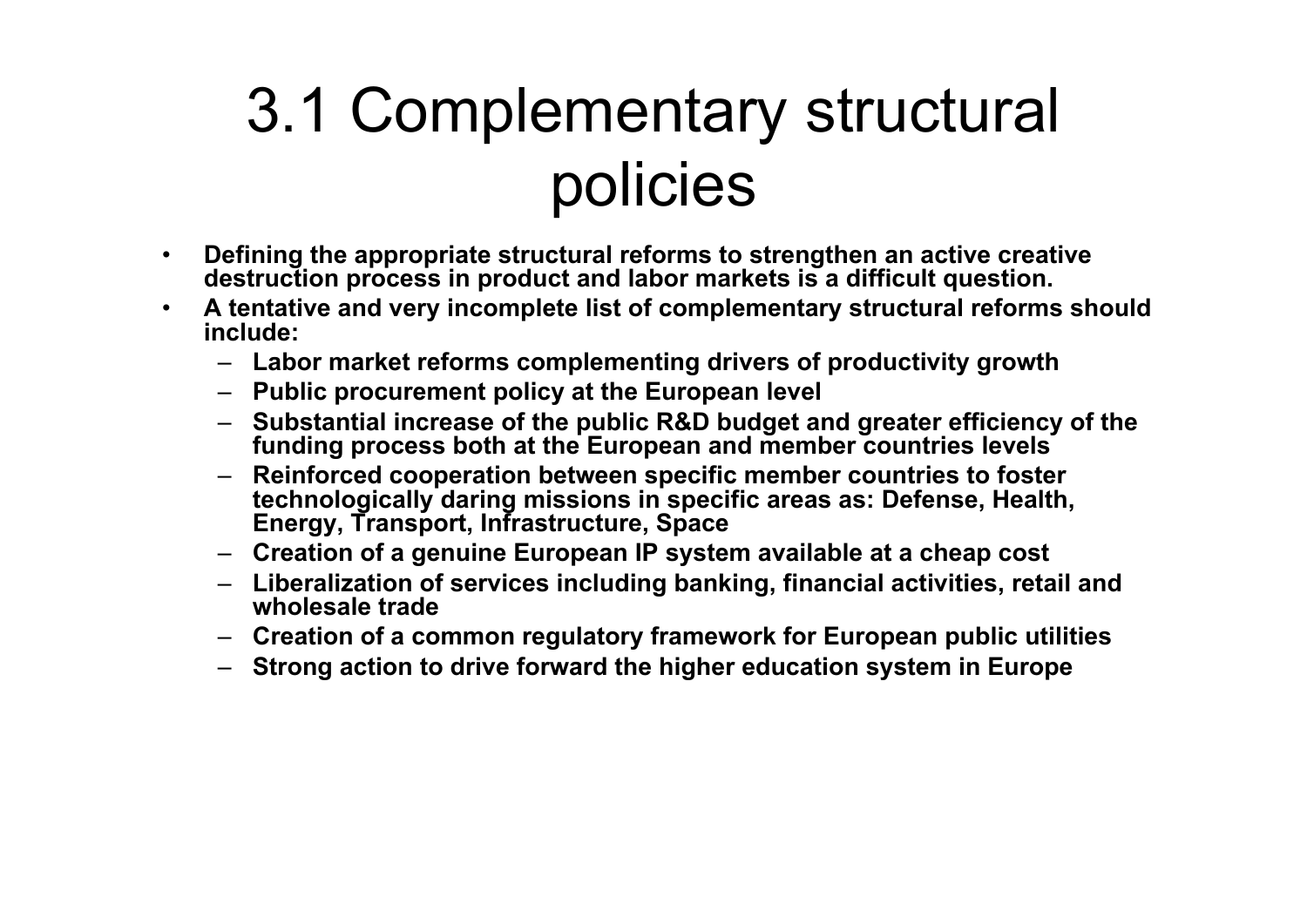# Complementary requirements

- • *First complementary requirement***: reforms favoring both labor productivity and rate of employment.**
- Drivers of productivity growth are well known: investment in knowledge, improvement of skills by education and training, more favorable management practices and labor relationships, removals of barriers to entry and barriers to growth, services liberalization, consistent policy in favor of SMEs
- But, drivers of productivity growth are not sufficient. They must be complemented by labor market reforms allowing job creation to compensate job destruction
- *Illustration*: Failure of the European Services Directive, due to the absence of a coordinated labor market reform (Delgado, 2006). Workers of the wealthier member states fear that services liberalization should be an open door to service providers from countries where wages are lower and social protection less developed.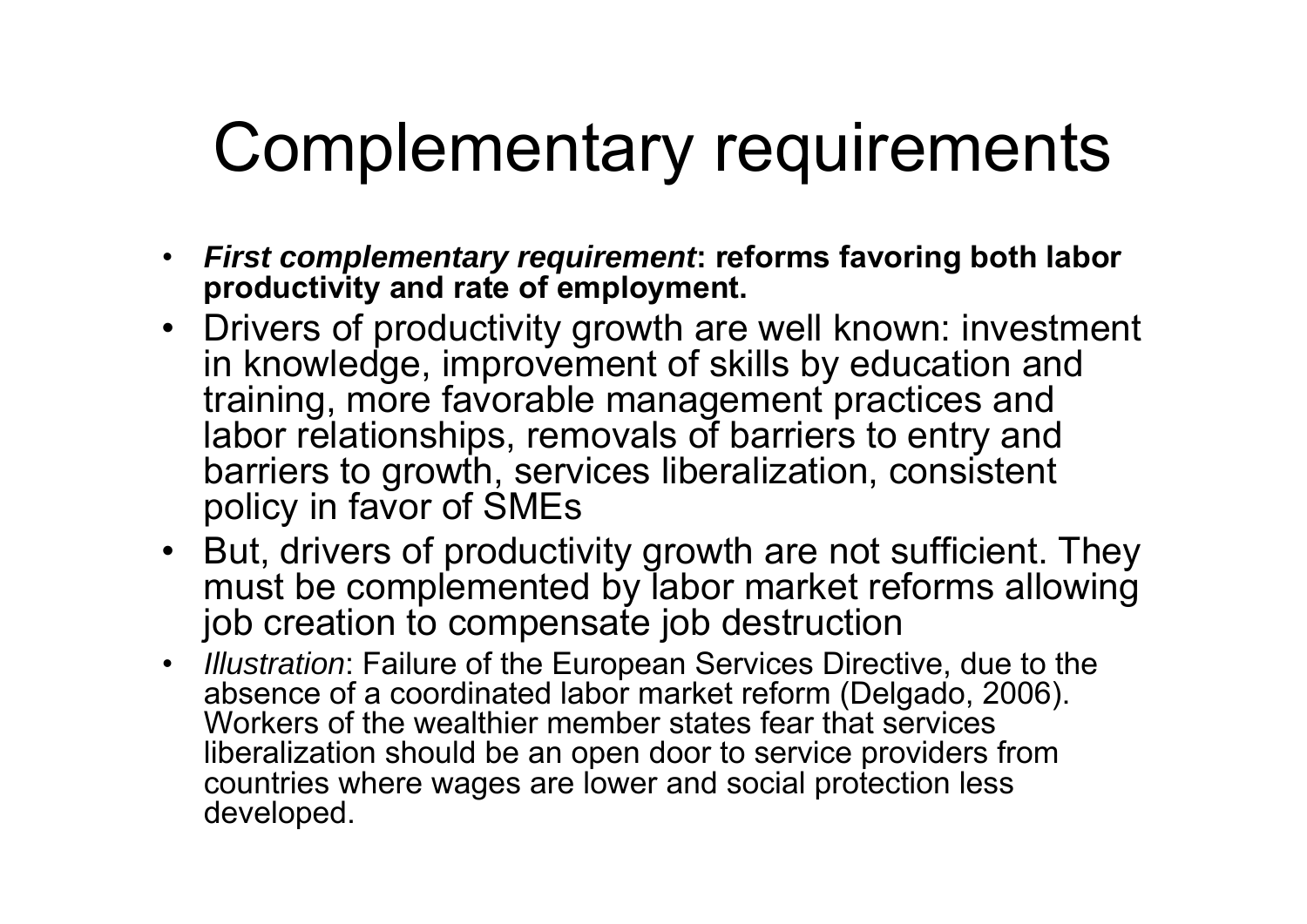# Complementary requirements

- *Second complementary requirement***: basic science and applied research**
- The Lisbon's objective of reaching 3% level of R&D intensity is not under the exclusive control of public authorities. Private R&D effort is still too weak in Europe because R&D is too strongly concentrated among larger firms.
- Public R&D effort is also insufficient*. Illustration*: FP7 budget =  $\epsilon$  50 billion for 7 years (2007-2013) in all areas, contrasted to the US NHI budget: \$ 28 billion for 1 year, devoted only to medical research! Indirect public funding by the EBI, initiated in 2000, could contribute to supplement the FP budget. Possibility also to increase the FP budget by allocating to this budget the revenue collected by fines paid by the cartel members (leniency program).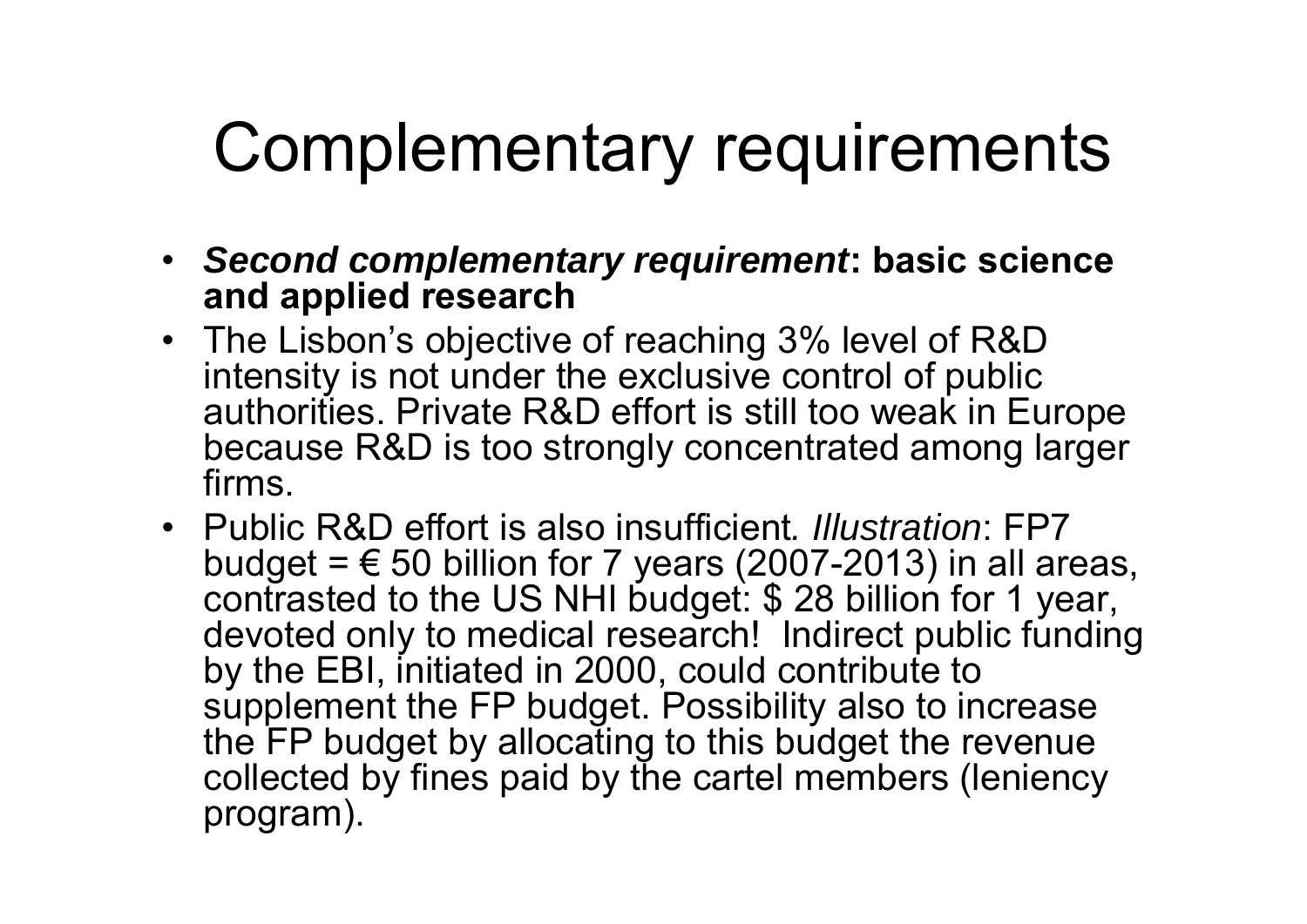#### Complementary structural policies

- Opportunity also to introduce some institutional innovations as:
	- creation of a judicial statute for a genuine European enterprise,
	- – creation of a trans-European venture capital market devoted to risky projects and young innovating firms,
	- development of a European Agency for the Defense procurement policy,
	- creation of some European versions of the US Small Business Act and Small Business Innovation Research Act.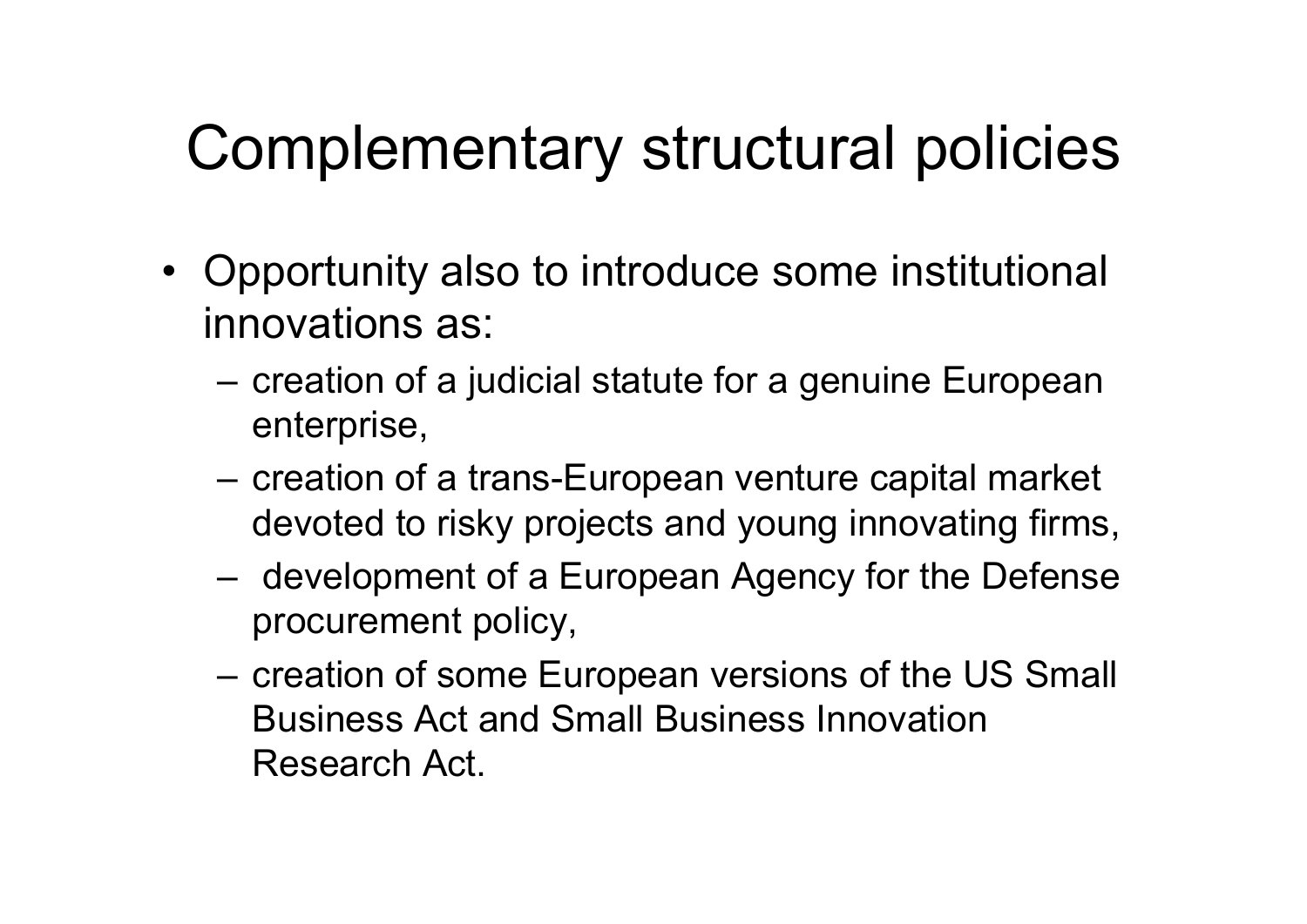# 3.2 Implementation level

- At what level should the structural reforms be implemented? The question is crucial.
- The initial Lisbon agenda (2000) introduced the so-called "Open Coordination Method" (OMC) in which European countries agreed to *voluntarily cooperate* in areas that remained the preserve of member states.
- The failure of this agenda, 5 years after its launch, led to the Kok report (2004) recommending three key changes:
	- More limited policy goals
	- Provision of appropriate EU funding
	- A "Stick and Carrot" mechanism in which poor performing countries would be "named and shamed" while best performers would be rewarded (as for the budget deficit constraint)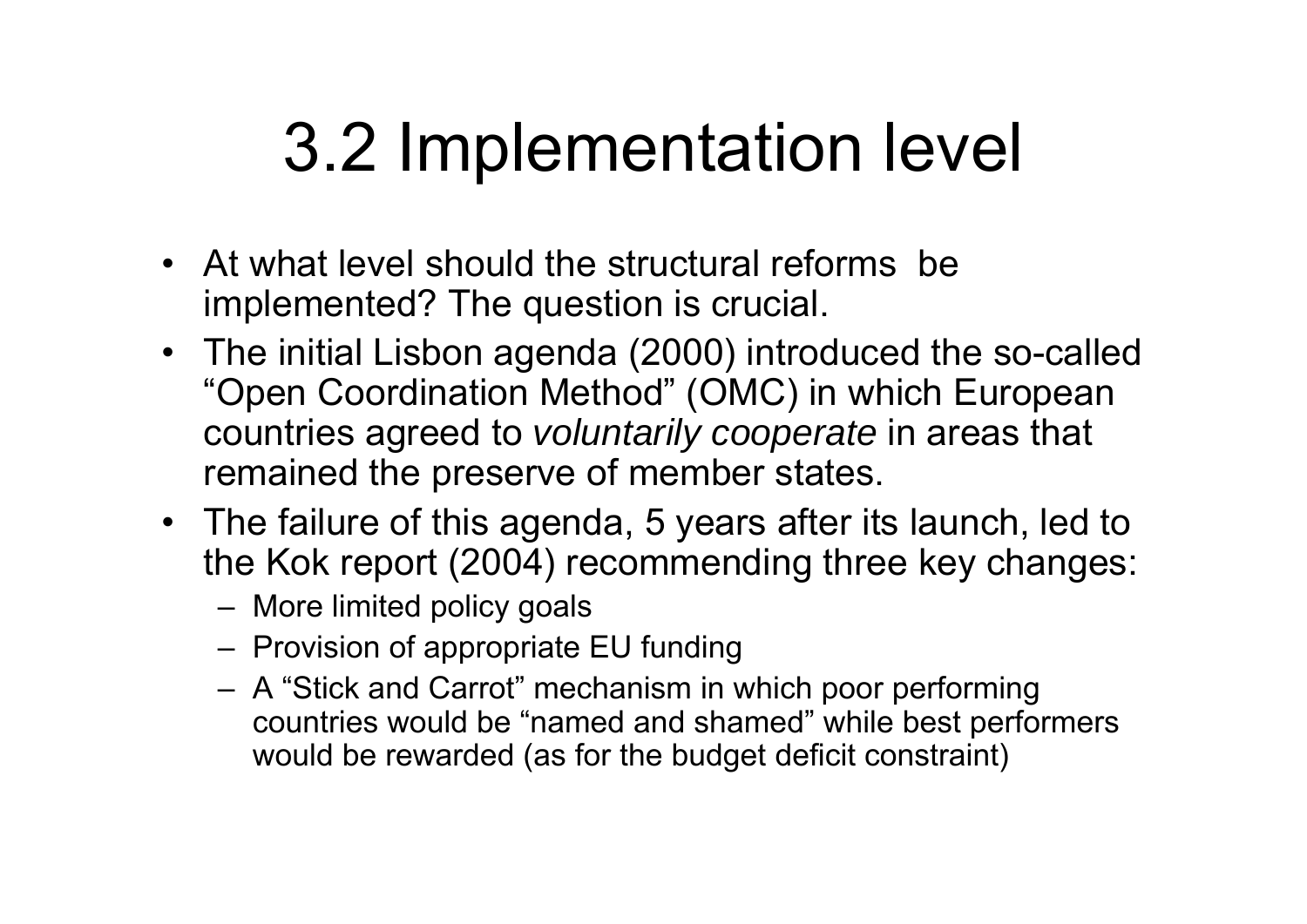#### Implementation level

- The 2005 European Council retained only the first of these governance principles. The revised Lisbon (2005) maintains National Reform Programs (NRP) in which country members keep the political responsibility in implementing "less but the same" objectives as in the initial Lisbon.
- This raises two questions:
	- **Iomal is it rational to maintain "national political** ownership" for some structural policies while adopting "common implementation rules" for others?
	- **Iock 15 it feasible to fully coordinate at the European** Union level the same set of structural policies, given the heterogeneity between country members?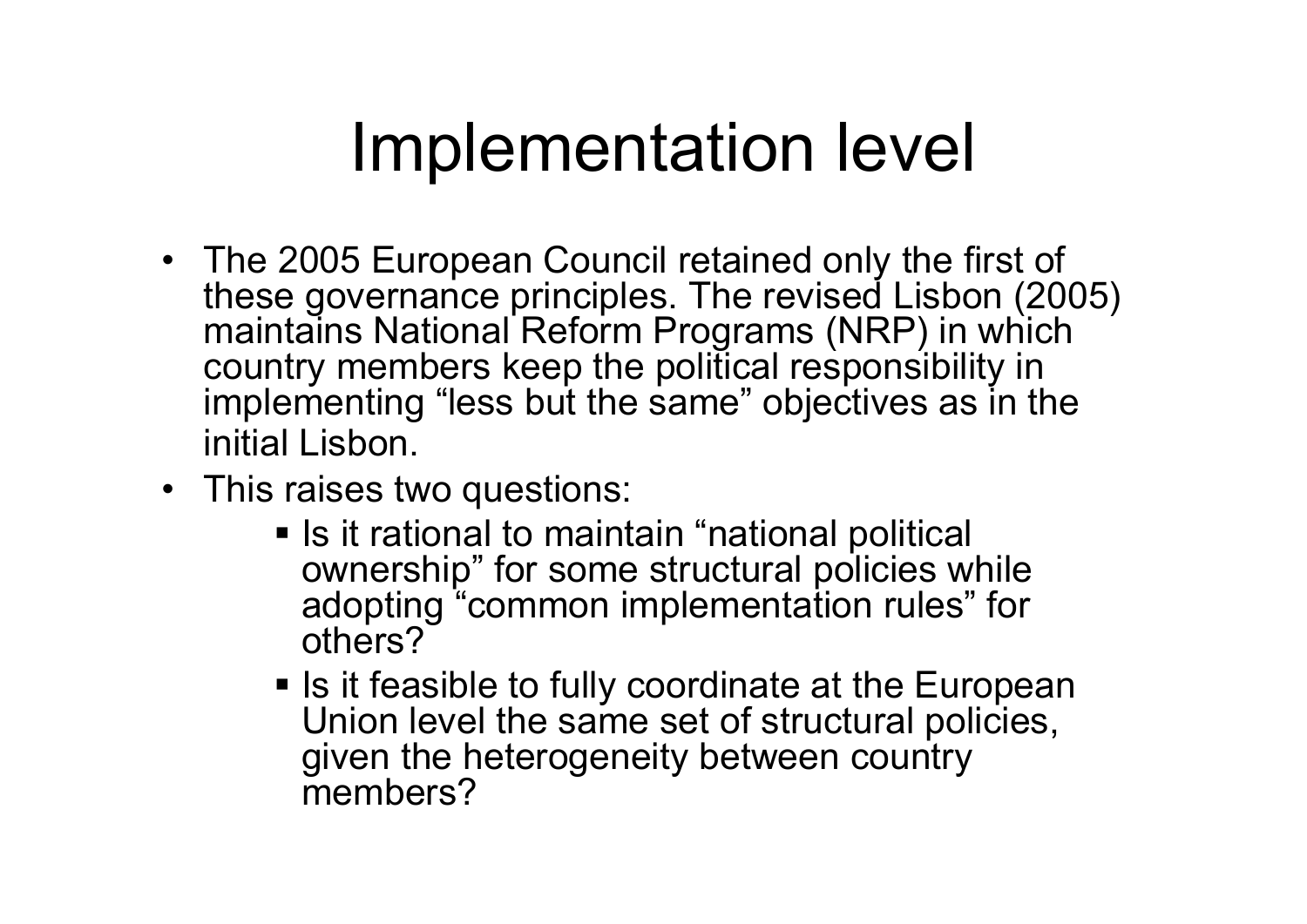#### Coordinated or delegated implementation?

- Argument from the budget federalism theory (Tabellini and Wyplosz, 2004):
- In a free-trade area, a structural reform in a single country has in general **cross-border effects** (externalities). Some unilateral reforms involve externalities that are **pecuniary**, in the sense that they benefit to the citizens of that country without harming other countries. Price or wage effects.
- For instance, a **labor market reform** aimed to reduce unemployment or to improve labor productivity in one country is supposed to be of the pecuniary type, since it essentially boosts the growth in that country without harming others. In addition, it signals the successful method to other countries. This suggests that its implementation does not require coordination between countries.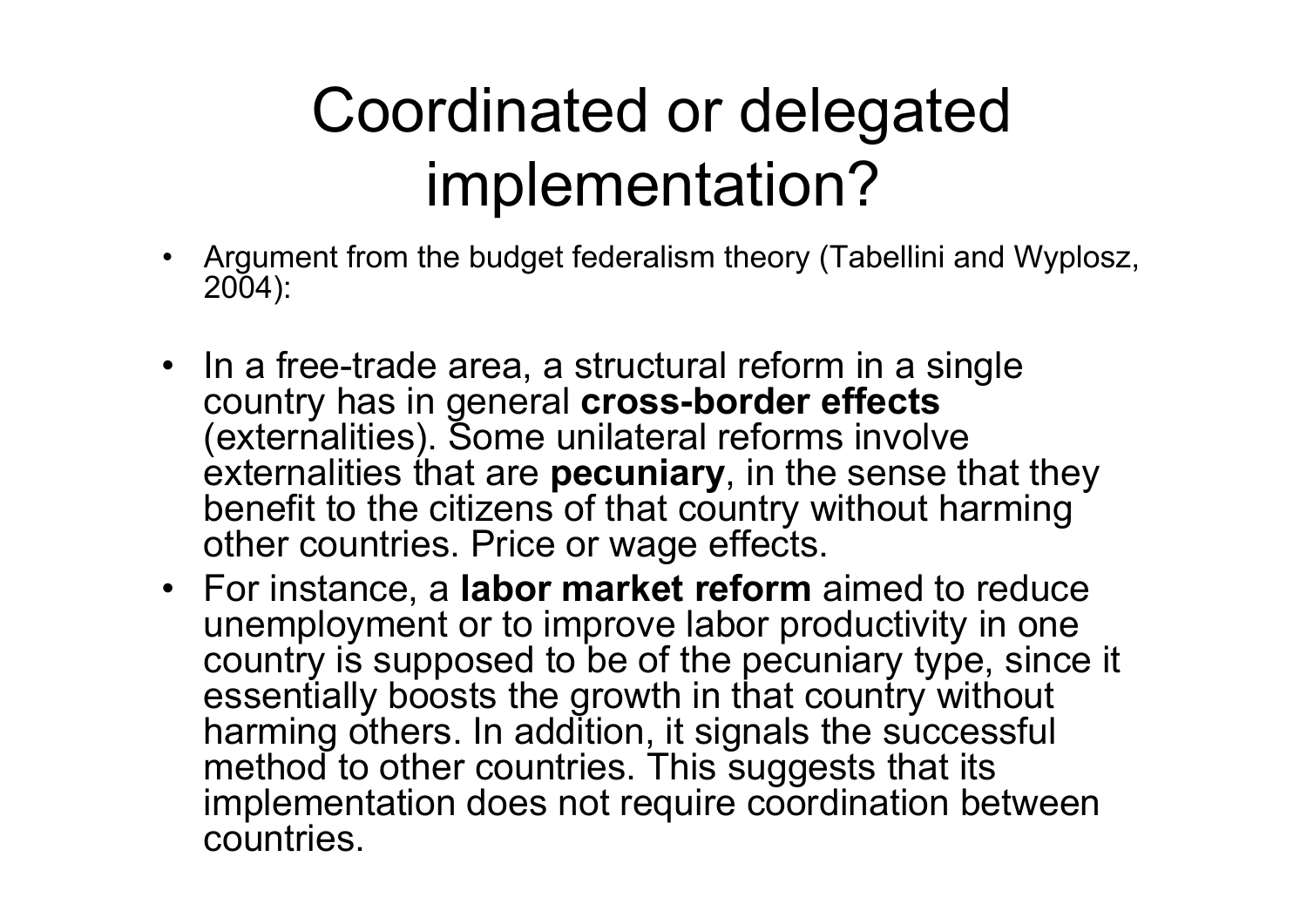#### Coordinated or delegated implementation?

- In contrast, a reform presenting externalities of the **non-pecuniary** type involves higher crossborder effects that are not reduced to wage and price variations. It therefore requires a common implementation level.
- **Competition policy** offers an illustration of such non-pecuniary externality. Collusion and Mergers under the same standards in the EU. The European Commission control of the **state aids** rests also on this argument, insofar as a state aid distorts the exchange terms that result from a free-trade mechanism.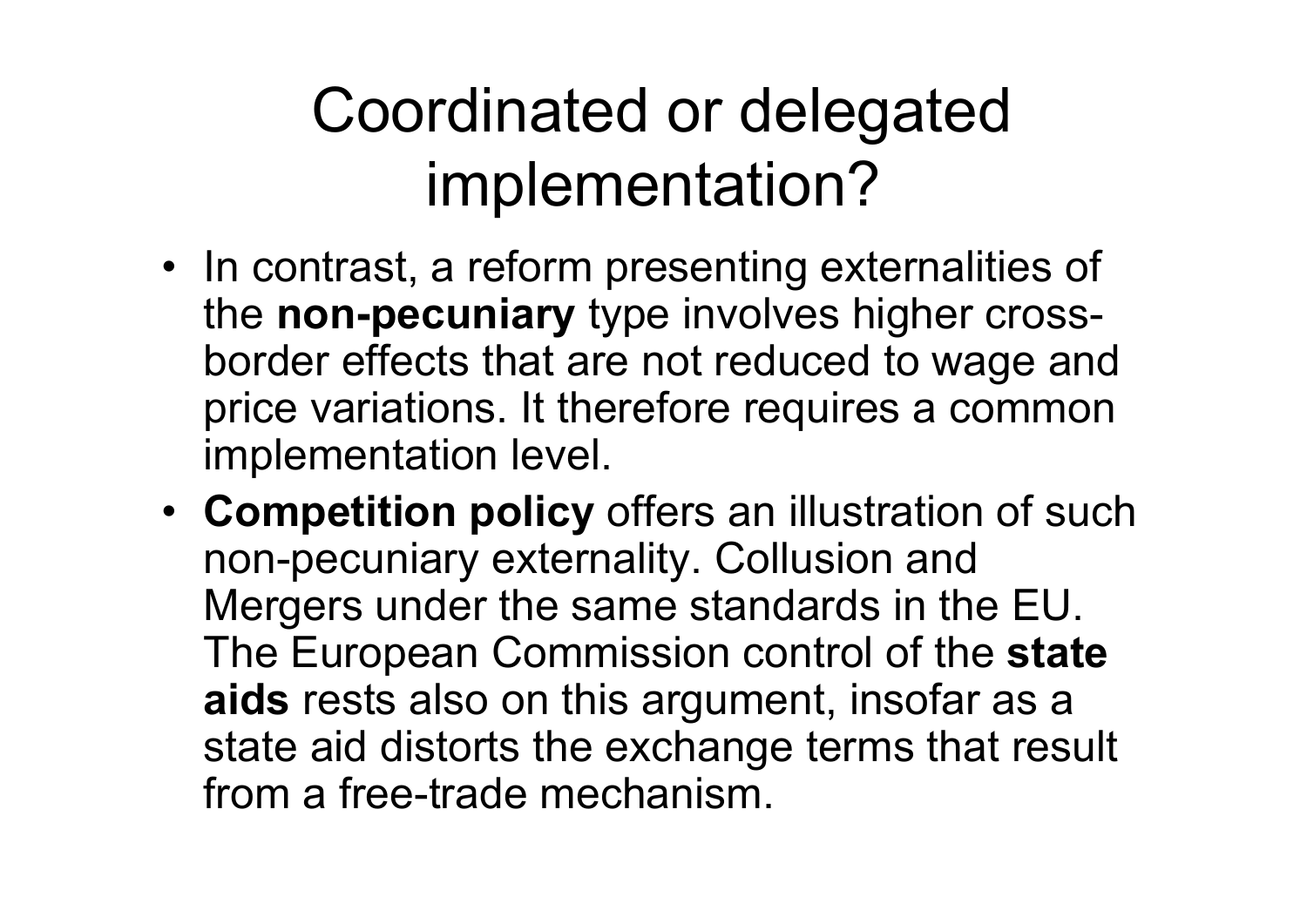#### Coordinated or delegated implementation?

- • Do these arguments allow a precise frontier between the reforms that should be left to national sovereignty and those that should be coordinated at the European level ?
- $\bullet$  Main arguments in favor of autonomous reforms:
	- The heterogeneous positions of country members
	- The learning effect: each country learns from the others
- $\bullet$  Main arguments against autonomous reforms are:
	- National priorities too often prevail over a commonly European agreed agenda
	- Risk of watering down the whole exercise of the renewed Lisbon agenda
- Despite the difficulty to reach an overall assessment on the merits and drawbacks of the two implementation procedures, I think that the arguments in favor of coordinated reforms outweigh those against cooperation and coordination.